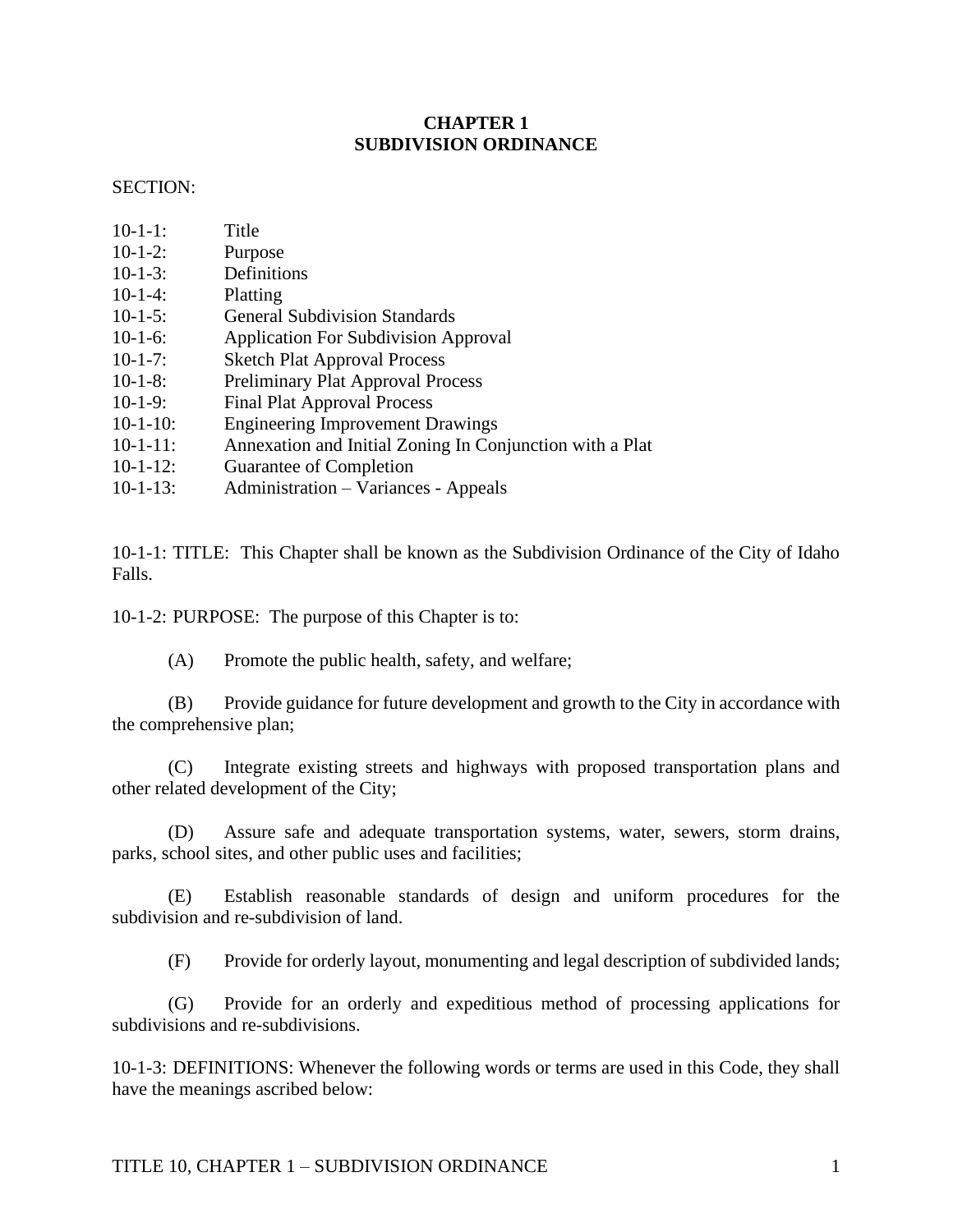ACCESS PRIVATE: Any street, road, drive, alley, or other privately-owned way used to obtain direct vehicular access to a public street or alley.

ACCESS PUBLIC: Any street, road, highway, alley, or other publicly dedicated and accepted way designed for movement of vehicular traffic.

ALLEY: A public way designed to serve as secondary access to the side or rear of lots that have principal access on some other street.

AGRICULTURAL LAND: Land used strictly for the cultivation of crops or for animal husbandry and which is held in tracts or parcels no smaller than ten (10) acres in area.

AMENDED PLAT: A change in the plat of an approved or recorded subdivision that affects the layout of any street or area reserved for public use or that creates any additional lots.

AREA OF CITY IMPACT: The agreement between the City and Bonneville County, as amended, adopted pursuant to Idaho Code 67-6526 and on file with Community Development Services Department.

BLOCK: A tract of land bounded by streets, alleys, parks, cemeteries, rights of way, or other public boundary lines.

BUILDING: Any structure built for the protection, shelter, or enclosure of persons, animals, chattels, or property of any kind.

COMMISSION: The Planning and Zoning Commission of the City.

COMPREHENSIVE PLAN: The current, legally adopted and amended Comprehensive Plan of the City.

CUL-DE-SAC: A local street with only one (1) outlet and having a safe and convenient circuit for traffic reversal.

DEDICATION: The setting apart and acceptance by the Council of land or an interest in land for use by the public.

DEVELOPER: A person who subdivides or proposes to subdivide land, whether as an owner or an agent of an owner.

DEVELOPMENT AGREEMENT: A contract between the subdivider or developer and the City that sets forth the rights, duties, and obligations of all parties regarding the development of a subdivision or tract of land located within or proposed for annexation into the City.

DIRECTOR: The Director of the Community Development Services Department of the City.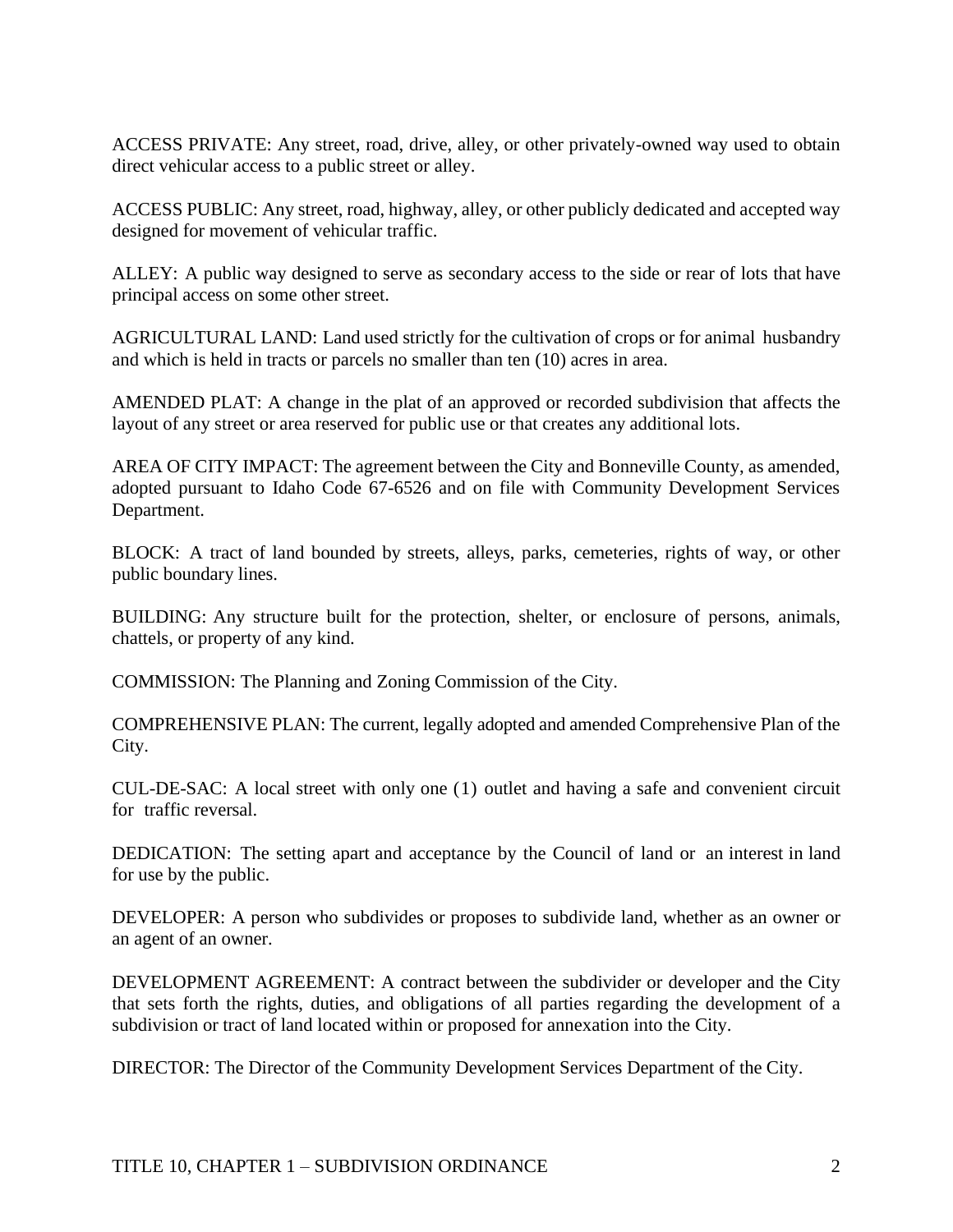EASEMENT: A right of use that is less than ownership, usually for a certain stated purpose.

FRONTAGE: Any side of a lot which abuts a public street.

GRADE: The slope of a road or street expressed as a percentage amount.

IMPROVEMENT: Any alteration to, or construction upon real property, which increases the value or utility of the land.

INDIVIDUAL SEWAGE: A septic tank, seepage tile sewage disposal system, or any other sewage treatment device not connected or intended to serve more than one (1) building, or connected to any other public or private sewage system.

LONG-TERM LEASE: Any transfer of a possessory interest in land for a period greater than thirty-five (35) years, subject to a reversionary interest in the transferor.

LOT: A tract, plot, or portion of a subdivision or other parcel of land of sufficient dimension and area to meet applicable City zoning requirements for lot size.

LOT, CORNER: A lot situated at the intersection of two (2) streets.

MODEL HOME: A dwelling unit used for display purposes which typifies the type of units to be constructed in a subdivision.

OWNER: Any person, group of persons, partnership, association trust, corporation, or other legal entity having legal title to, or an interest in, the land proposed to be subdivided.

PLAT, FINAL: The final drawing of the subdivision, including all dedication and acknowledgments thereon, which conforms to the provisions of this Chapter and to Idaho Code.

PLAT, PRELIMINARY: The preliminary drawing or drawings, indicating the proposed manner or layout of the subdivision, including but not limited to, street and utility layout and design, lots, blocks and proposed zoning.

PLAT, SKETCH: A sketch prior to the preparation of a preliminary plat, or final plat in the case of a short subdivision, used for the purpose of generally discussing the proposed subdivision and any applicable requirements.

PUBLIC IMPROVEMENT: Any drainage system, road, curb, gutter, sidewalk, off-street parking area, sewer or water system, or any other facility for which the City may assume responsibility, or which may affect improvements which are presently the responsibility of the City.

RE-PLAT: A change in the plat of an approved or recorded subdivision that affects the layout of any street or area reserved for public use, or which creates any additional lots.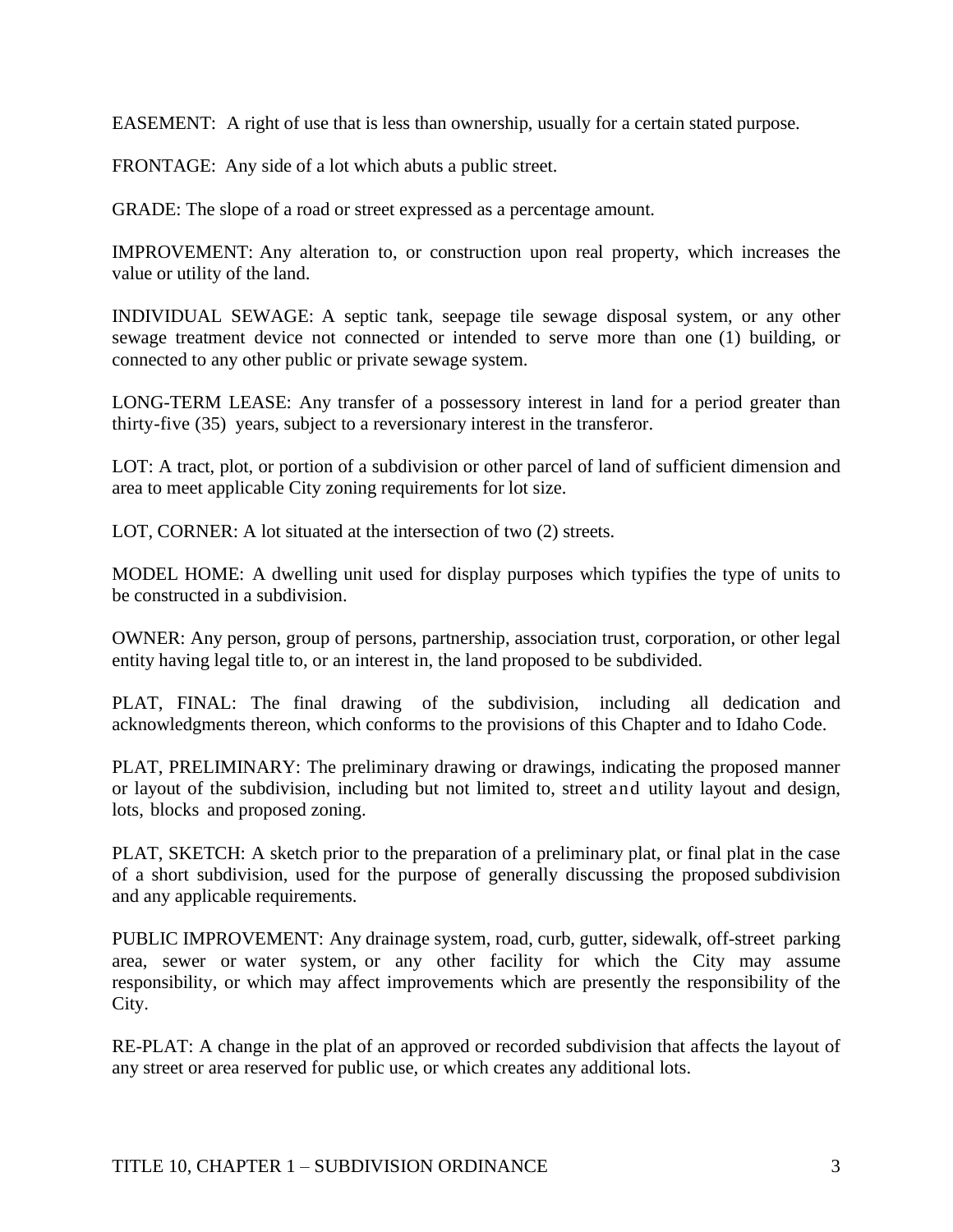RE-SUBDIVISION: Same as RE-PLAT.

RECORD OF SURVEY: A field survey and a map that is drawn according to the requirements of Idaho Code, Title 55, Chapter 19, as amended.

RIGHT-OF-WAY: Land occupied or intended to be occupied by a street, sidewalk, railroad, public utility, or other similar public use.

RURAL STREET STANDARD: A typical rural street section as shown in the Engineering Design Policy Manual.

SALE: Any transfer of ownership in land, including a contract of sale, whether by deed, contract, plat, or other agreement.

SETBACK: The minimum distance between a building and a property line.

SPITE STRIP: Any strip of land located within or adjacent to a subdivision the primary purpose of which is to allow the owner or developer of any subdivision to control access to a dedicated street or other public facility.

STREET: The entire width between the boundary lines of a public way.

STREET, DEAD-END: A street or portion thereof, with only one (1) point of ingress and egress.

STREET STANDARDS: The cross sections and construction standards for typical street sections, as set forth in the Engineering Design Policy Manual.

SUBDIVISION: The division of land into two (2) or more lots, for the purpose of sale or development, including any re-subdivision of land.

SUBDIVISION, REGULAR: The subdivision of land into five (5) or more lots.

SUBDIVISION, SHORT: The subdivision of land into four (4) or fewer lots.

VARIANCE: A modification of the strict application of this Chapter.

(Ord. 3181, 04-12-18; Ord. 3186, 5-24-18; Ord. 3332, 09-10-20; Ord. 3412, 9-23-21)

10-1-4: PLATTING:

(A) Platting Required. No person shall subdivide or re-subdivide any piece, parcel, or tract of land, situated within the City's corporate limits or sell or convey any subdivision or portion thereof, within said subdivision, without first filing a plat approved by the City in conformity with the requirements of this Chapter. Notwithstanding the foregoing, any plat situated within the Area of City Impact, shall be subject to the terms and provisions of the Area of Impact Agreement.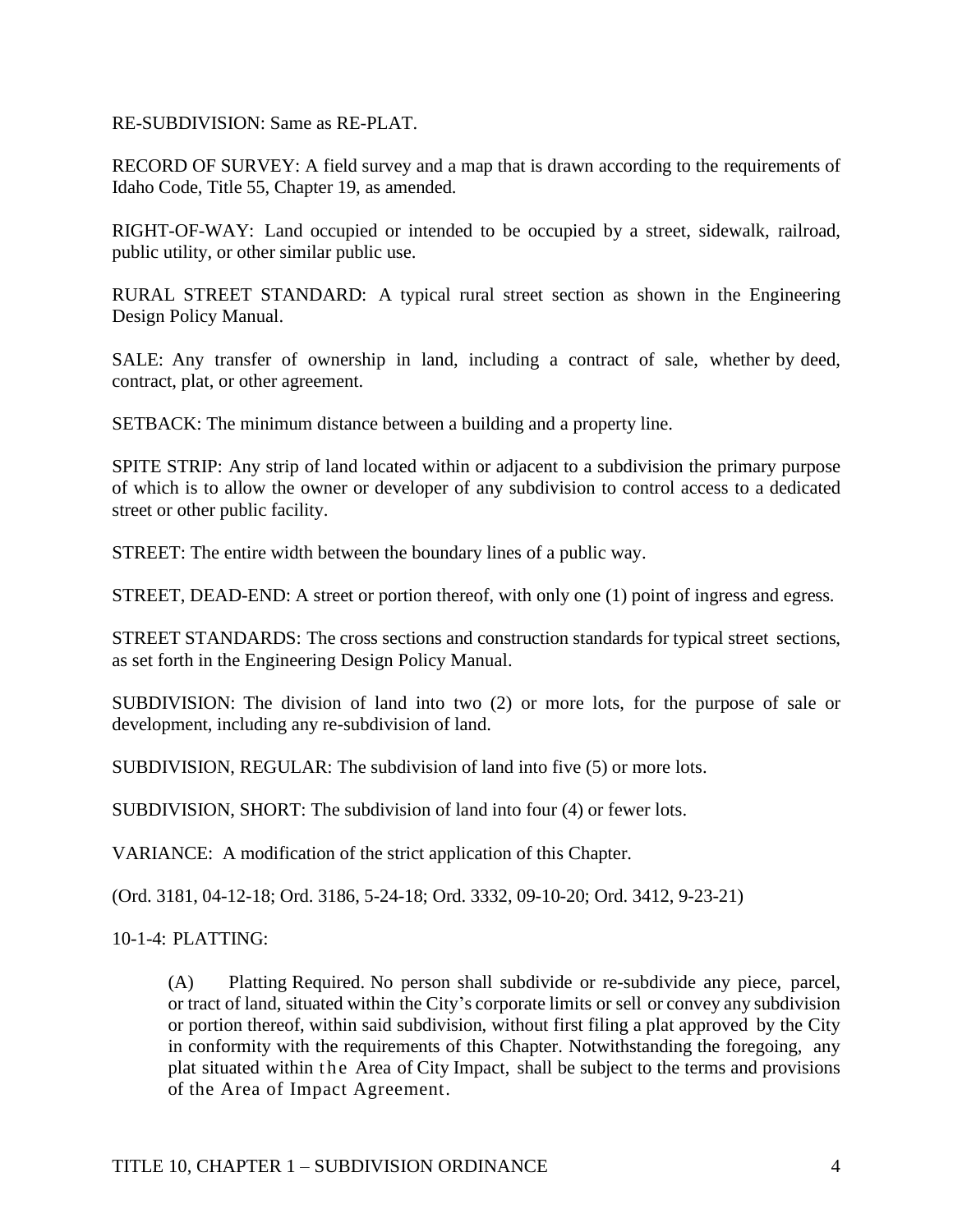(B) Exclusions. Platting shall not be required for:

(1) A bona fide sale, division or partition of land intended strictly for use thereafter as agricultural land. The intent to construct a residence, apartment commercial or industrial building or other nonagricultural building or buildings upon such tract of land, (as evidenced by a request for a building permit) shall be deemed sufficient evidence that the land described in the application for a building permit is no longer agricultural land and therefore immediately subject to the requirements of this Chapter.

(2) An allocation of land in settlement of an estate of a decedent or the subject of a court decree for the distribution of property.

(3) An involuntary sale of land as result of legal condemnation as defined and allowed in the Idaho Code.

(4) Widening of existing streets to conform to the Comprehensive Plan or by authority of the City.

(5) The acquisition of street right of way by a public agency in conformity with the Comprehensive Plan.

(6) An exchange of land for the sole purpose of straightening property boundaries or enlarging any existing lot, and which does not create additional lots. Notwithstanding, when such an exchange of land occurs, a boundary survey shall be performed and staked by an Idaho licensed surveyor and a Record of Survey depicting the exchange shall be filed with the City Surveyor and recorded with Bonneville County pursuant to Idaho Code.

(C) Amended Plat, Re-subdivision or Replat: Whenever a developer proposes to resubdivide, replat, or amend the plat of an approved preliminary or final plat or a recorded subdivision, the developer shall file a new application for a subdivision and such application shall be processed in the manner set forth in this Chapter.

(D) Plat Specifications: All plats shall comply with Idaho Code and such other regulations established by the City to ascertain compliance with the provisions of this Chapter. The Director shall, upon request, make available a written copy of all such regulations.

### 10-1-5: GENERAL SUBDIVISION STANDARDS:

(A) Other Laws and Ordinances: All improvements located upon land which is subdivided shall be designed and constructed in compliance with the following laws, rules and regulations, and standards: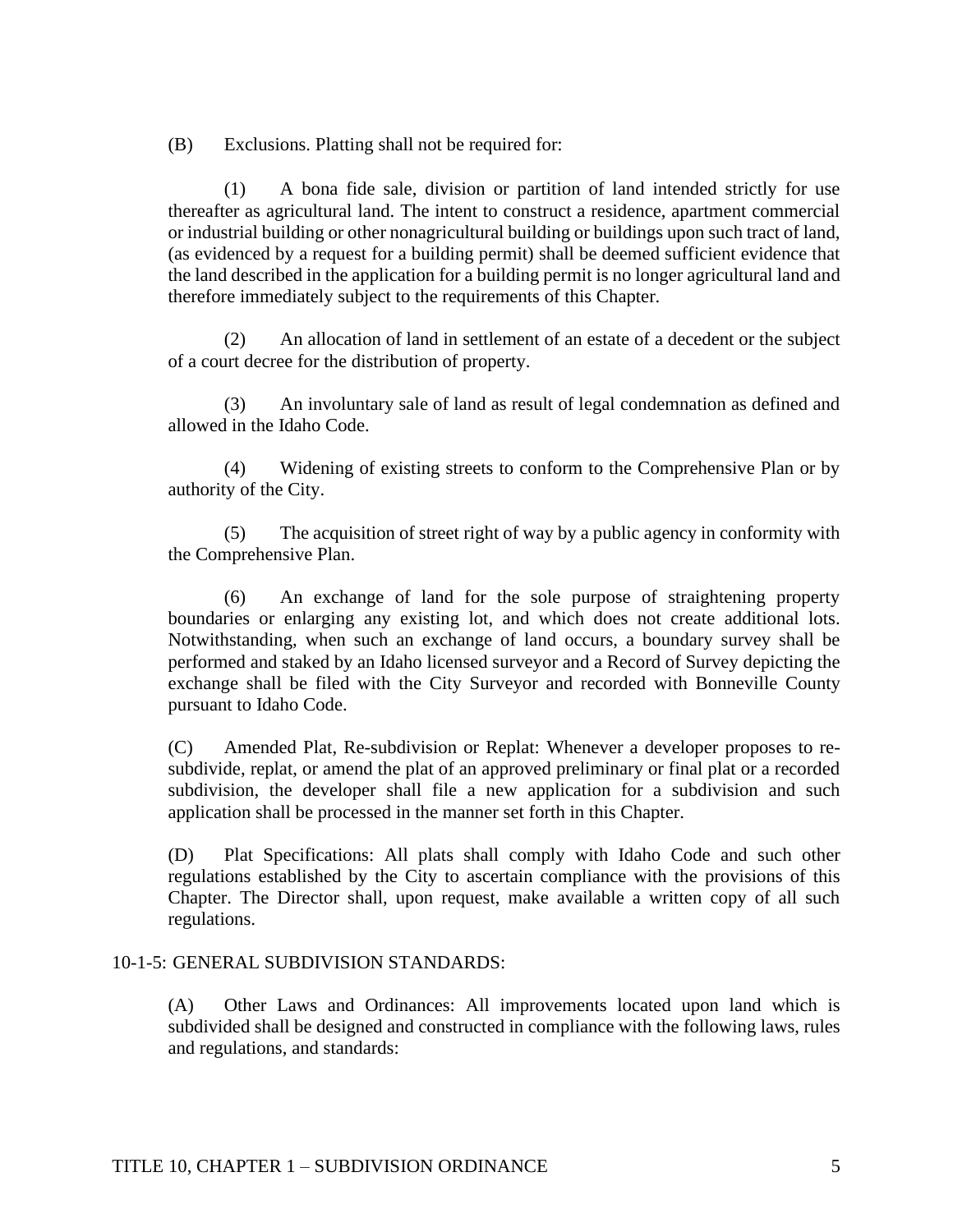(B) Local Ordinances: The Zoning Ordinance of the City, the International Building Code, the International Residential Code, the International Fire Code, the Uniform Plumbing Code, the International Mechanical Code, the National Electric Code, and all other applicable ordinances of the City.

(C) State Laws: All applicable laws of the State, and all rules and regulations, having the force and effect of law promulgated by the State Department of Transportation or Department of Public Health.

(D) Standard Drawings and Specifications: The Standard Drawings and Specifications.

(E) Engineering Design Policy Manual: The Engineering Design Policy Manual, adopted from time to time by Resolution of the Council, a copy of which shall be kept on file with the City Engineer and shall be available to members of the public.

- (F) Lot Improvements:
	- (1) Each lot shall be arranged so that the lot meets all qualifications necessary to secure a City building permit.
	- (2) Lot dimensions shall conform to the minimum standards in the Zoning Ordinance.
	- (3) A lot shall have full frontage on, and access to, a dedicated street.
	- (4) No residential lot shall have direct access to an arterial street. Direct access to arterial streets from commercial or industrial lots shall be permitted only where it can be demonstrated that:
		- (a) The direct access will not impede the flow of traffic on the arterial street or otherwise create an unsafe condition;
		- (b) There is no reasonable alternative for access to the arterial street from the proposed point of access;
		- (c) There is sufficient sight distance along the arterial street from the proposed point of access;
		- (d) The proposed access is located so as not to interfere with the safe and efficient functioning of any intersection; and
		- (e) The developer agrees to provide all public improvements, such as turning lanes or signals, necessitated for the safe and efficient use of the proposed access as determined by the City Engineer.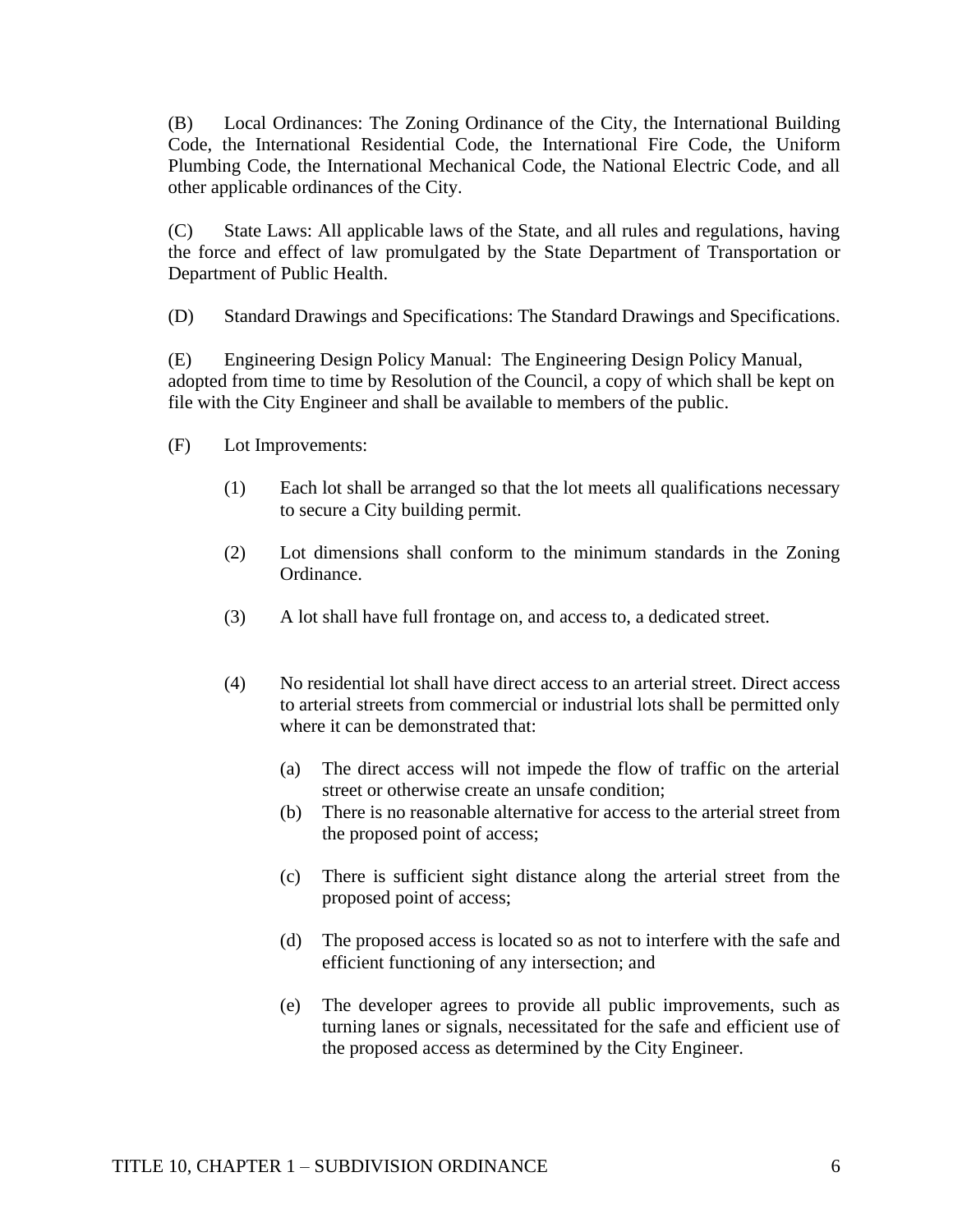- (f) Adequate provisions shall be made for soil preservation, drainage patterns, and debris and waste disposal and collection.
- (g) Side lot lines shall be at, or near, right angles or radial to the street within the required front setback. Corner lot lines intersecting rightof-way lines shall be chamfered by a right-of-way line that is determined by the chord of a minimum twenty foot (20') radius tangent curve.
- (h) All property within the subdivision shall be included within a lot or within an area dedicated for public use.
- (i) All residential corner lots shall be a minimum of ten percent (10%) larger in area than the average of all non-corner lots and non-wedge shaped lots within the plat or subdivision. If fewer than ten (10) such lots are shown in the subdivision or plat under consideration, the Director may use other adjacent plats or subdivisions within the surrounding area to calculate the average area of all similarly zoned lots within the vicinity of the subdivision.
- (G) Blocks:
	- (1) Blocks shall be designed in accordance with sound engineering practices and standards, taking into consideration such factors as access, circulation, traffic safety and control, topography, utilities, and service easements.
	- (2) A residential block length shall not exceed one thousand three hundred feet (1,300'), nor shall it be less than four hundred feet (400') in length. The Planning and Zoning Commission may recommend (and the Council may require) dedication and construction of hard-surfaced pedestrian ways, where necessary, to provide safe and convenient circulation or access to schools, parks, playgrounds, the river and greenbelt, shopping areas, alternate modes of transportation, planned pathways, or any other community facilities.
- (H) Street Requirements:
	- (1) Every major street in the subdivision shall conform to the major street plan of the City, as set forth in the Comprehensive Plan.
	- (2) The alignment and width of a previously platted street shall be preserved unless topographical conditions or existing buildings or structures require otherwise.
- (I) Street Classification: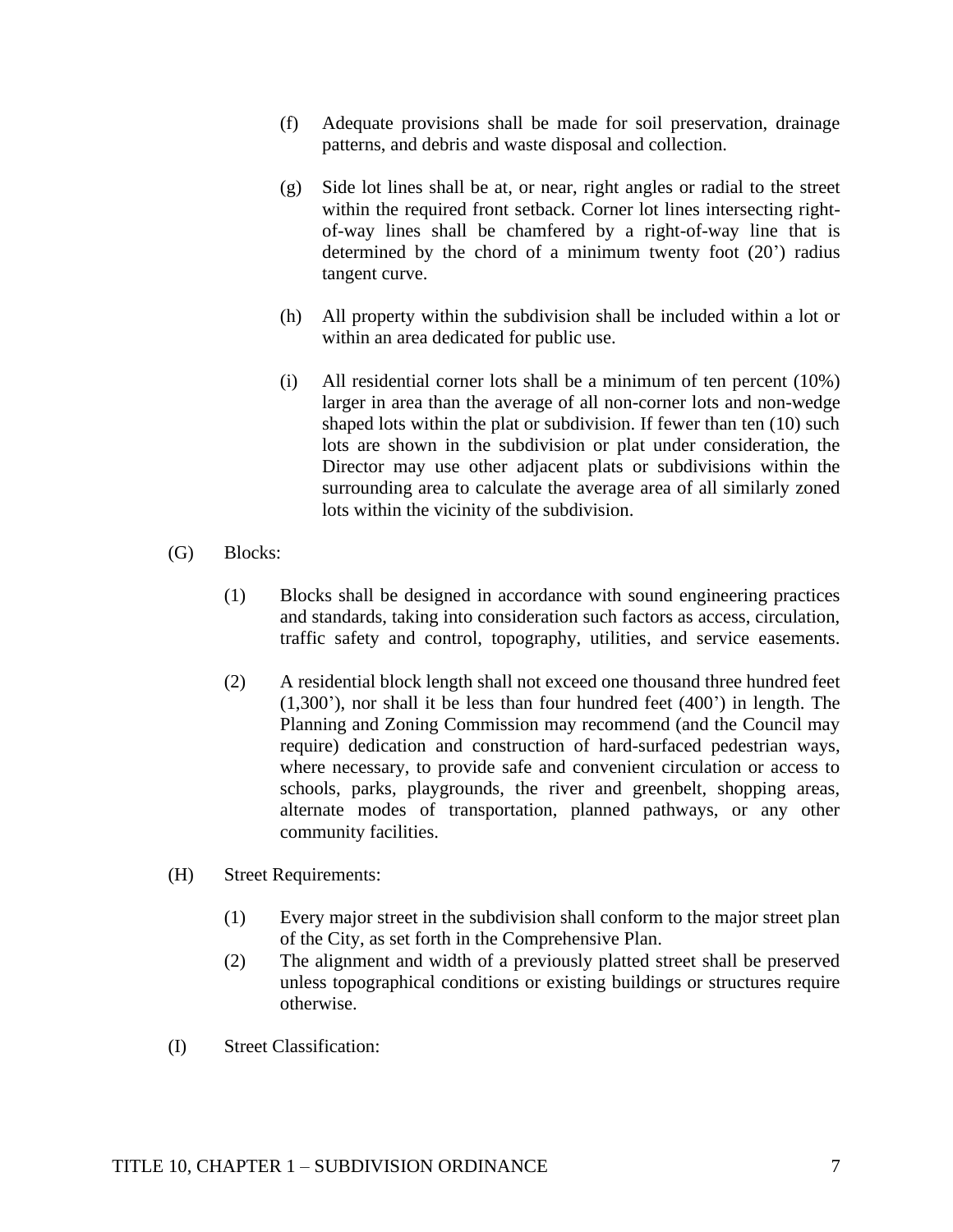- (1) Roadway classifications shall comply with the Comprehensive Plan and the current Access Management Plan provided by the Bonneville Metropolitan Planning Organization (BMPO).
- (J) Cross Sections:
	- (1) Final geometric design of street sections shall be approved at the time improvement drawings are submitted for approval by the City. Traffic counts and traffic impact studies, when required, shall be performed by the developer and submitted to the City for review and approval.
- (K) Right-of-way Width:
	- (1) Right-of-way width within a subdivision shall comply with the following:
		- (a) For residential and commercial zones and adjacent to institutional uses in any zone, a sixty foot (60') minimum right-of-way width is required.
		- (b) For a residential collector a minimum seventy foot  $(70')$  right-of-way width is required.
		- (c) For industrial zones a minimum seventy foot (70') right-of-way width is required.
		- (d) For arterials and collectors the minimum a right-of-way width required shall be as identified in the Comprehensive Plan.
	- (2) Every residential lot adjoining an arterial street shall comply with the following requirements:
		- (a) Such lots shall have reverse frontage on the arterial streets.
		- (b) Such lots shall be buffered from the arterial street by an effective combination of the following: lot depth, earth berms, vegetation, walls or fences, and structural soundproofing.
		- (c) The minimum lot depth shall be one hundred fifty feet (150') except where the use of berms, vegetation, and structures are demonstrated to constitute an effective buffer for a dwelling on a lot less than one hundred fifty feet (150') in depth.
		- (d) Whenever practical, existing roadside trees shall be saved and used in the arterial buffer.
		- (e) Parking areas may be used to buffer arterial streets from high density residential uses except that a parking area shall not extend into a required landscape buffer.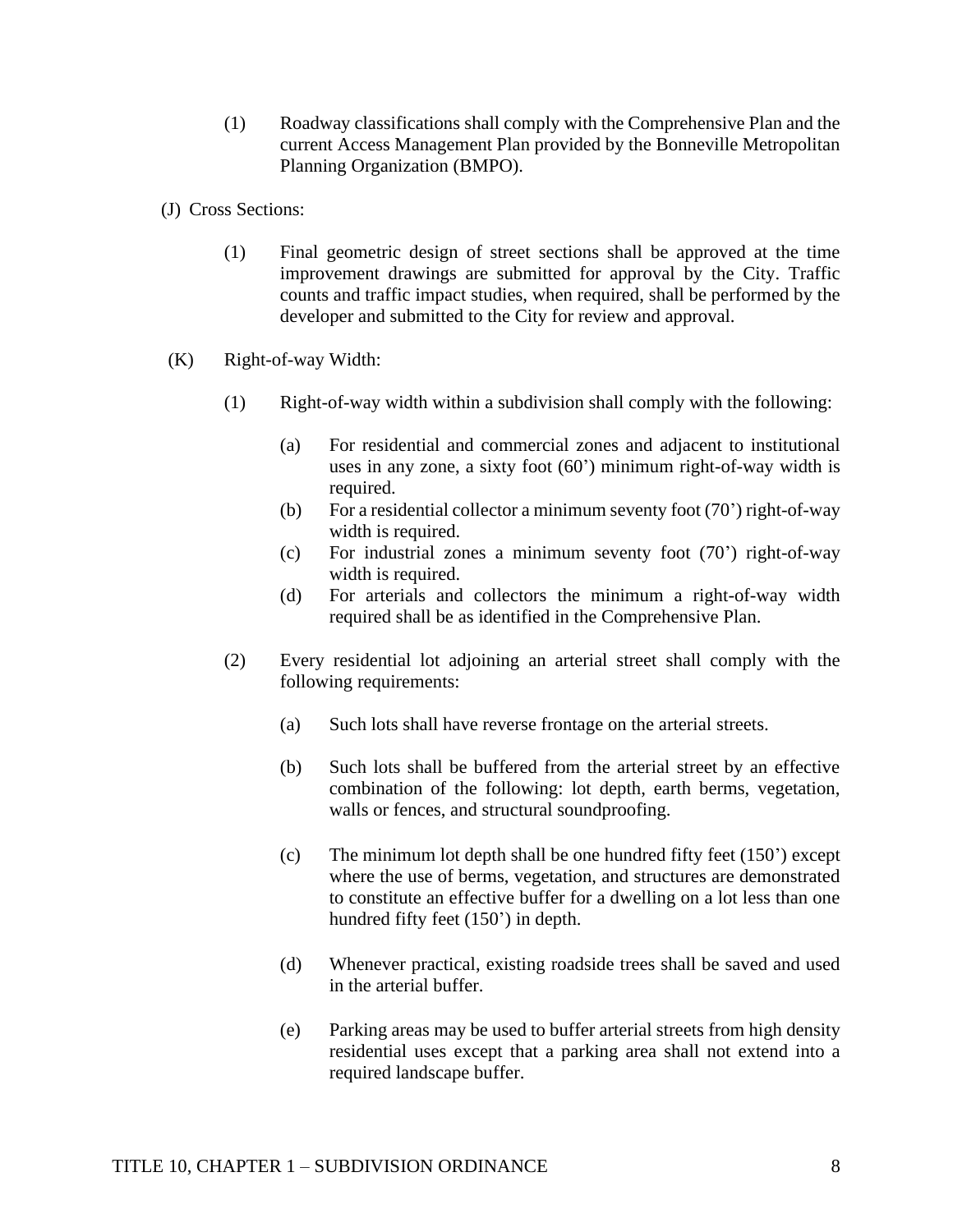- (f) Development agreements shall include provisions for installation and continued maintenance of arterial buffers.
- (g) No residential lot shall have individual access to an arterial street.
- (h) All public streets and alley rights of way shall be measured from property line to property line. The minimum width of street and alley rights of way shall conform to the typical cross sections and street standards approved by the City, for the street classification designated by the Director and as set forth in the Comprehensive Plan. In determining the street classification, the Director shall take into consideration all of the following factors:
	- (i) Zoning and land usage of the area in which the street is located.
	- (ii) Anticipated traffic volume and character of traffic use.
	- (iii) Character or function of the street.
	- (iv) Vehicular and pedestrian safety.
	- (v) Anticipated future growth in the area served by the street.
	- (vi) Population density in the area served by the street.
- (i) Local streets or minor collector streets serving residentially-zoned areas may be developed to rural street standards (fifty foot (50') right-of-way) only upon the following conditions and only if approved by the City:
	- (i) All residential lots bordering such streets have frontage lengths of at least two hundred ten feet (210'); or
	- (ii) The gross average density of the development served by the street is equal to, or less than, one (1) single-family unit per acre.
- (j) A permanent dead-end street shall not be longer than four hundred feet (400'), provided, however, if all lots fronting upon such street are zoned RE, RP, R-1, R-2, or TN, then the street may be constructed to a length not to exceed six hundred feet (600'). Notwithstanding the foregoing, no conditional use or building permit shall be issued for the construction of a school, church, day care center, or multi-family dwelling unit with more than two (2) units, where the primary vehicular access for such use is upon a permanent dead-end street having a length in excess of four hundred feet (400'). Every permanent dead-end street shall have a closed end with a turn-around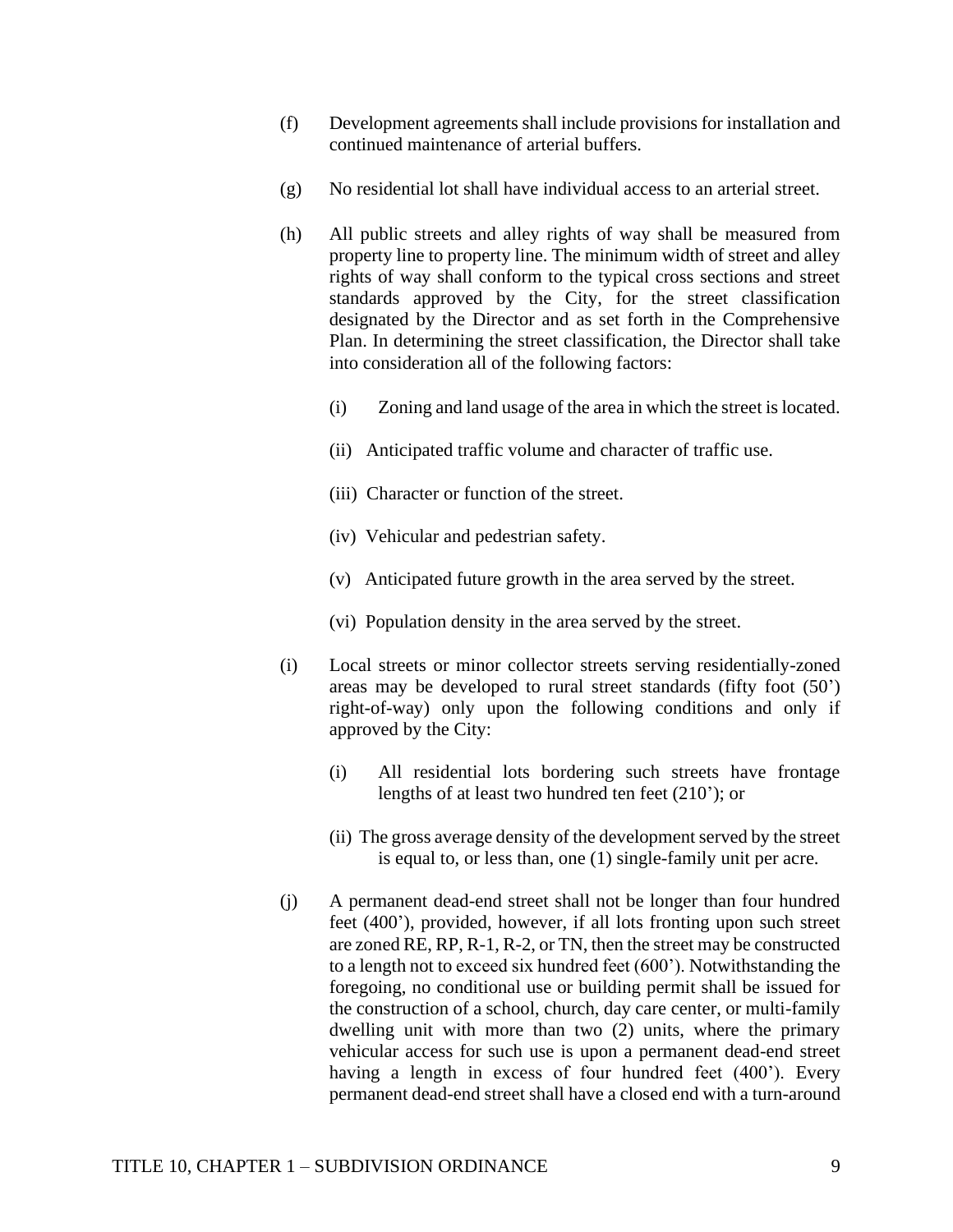with a street right-of-way line diameter of at least ninety feet (90') minimum or as required by the Fire Marshal.

- (k) Streets that temporarily dead-end may be permitted with a distance of greater than four hundred feet (400') in length, provided the developer files a preliminary plat depicting a through street connecting to such temporary dead-end street, as part of another phase within that preliminary plat, and provided further the Council may order the developer to file a final plat for such phase of the preliminary plat, at any time at the expiration of three (3) years after the date the plat showing the temporary dead-end street was approved.
- (l) Streets shall be laid out so as to intersect as nearly as possible at right angles and no street shall intersect any other street at less than eighty degrees (80º) or greater than one hundred degrees (100º).
- (m) Minor streets shall be so laid out in a manner as will discourage their use by through traffic.
- (n) Streets in subdivisions shall continue the alignment of existing streets in adjoining subdivisions (or their proper projections when adjoining property is not subdivided). Streets, alleys, and utility lines shall be arranged in a manner which will facilitate convenient street extension and connection to future streets, alleys, and utility lines developed by the owners of adjoining.
- (o) Minimum street grades of four-tenths percent (0.4%) and corner radius of six-tenths percent (0.6%) shall be required with the maximum grade being seven percent (7%) for secondary and major streets and ten percent (10%) for local or minor streets.
- (p) All streets and alleys shall be completed to the grades approved by the City.
- (q) Where street lines within a block deflect from each other at any one point more than ten degrees (10º), there shall be a connecting curve. The radius of the curve for the inner right-of-way line shall be not less than seven hundred fifty feet (750') for a major street, three hundred feet (300') for a collector or secondary street, and one hundred seventy feet (170') for local or minor streets.
- (r) Back of curbs at street intersections shall be rounded with curves with a minimum radius of twenty-five feet (25').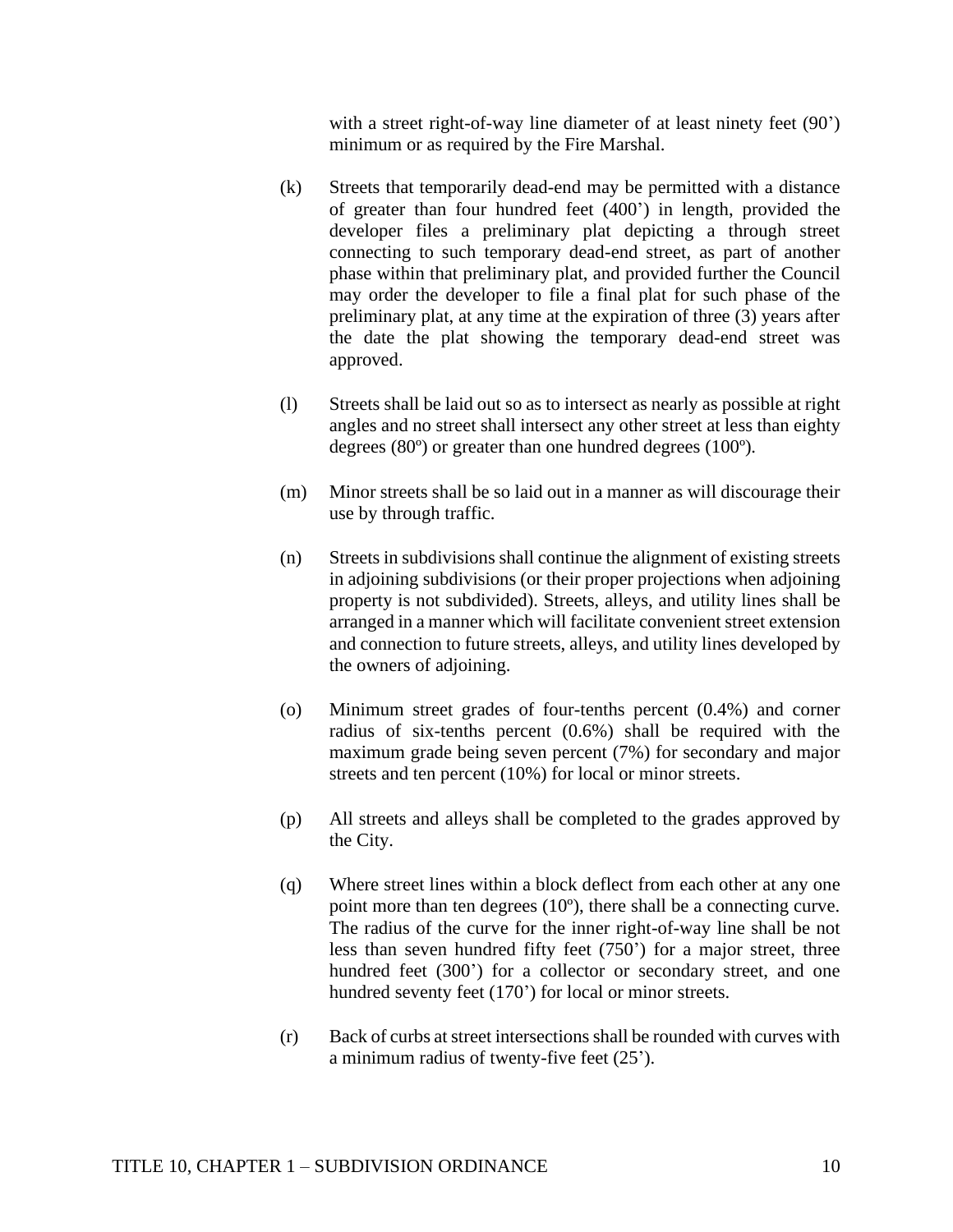- (s) No plat shall be laid out in any manner for the purpose of creating a Spite Strip within or adjacent to the subdivision.
- (t) Street name signs shall be erected by the developer in accordance with Standard Drawings and Specifications and this Code.
- (u) All streets and alleys within the subdivision shall be dedicated for public use. The dedication of one-half (1/2) streets in a subdivision is prohibited except where essential to the reasonable development of the subdivision in conformity with other requirements of this Chapter and where it will be practicable to require the dedication of the other one-half  $(1/2)$  when the adjoining property is platted, all as determined by the Director. Wherever a one-half (1/2) street is situated adjacent to a parcel of land to be subdivided, the other onehalf (1/2) shall be platted within such parcel.
- (v) All street sections, curbs, gutters, and sidewalks shall be constructed in accordance with the Standard Drawings and Specifications. Curbs, gutters, and sidewalks shall be constructed on each side of all public streets, unless otherwise approved in writing by the Director. (Ord. 3186, 5-24-18)
- (L) Alleys and Easements:
	- (1) The minimum width of any dedicated alley shall be twenty feet (20'), unless otherwise approved by the Public Works Department and Community Development Services Department. Alleys may be required along the rear line of business property, and in the rear of all lots fronting major thoroughfares, as determined by the Director.
	- (2) Where alleys are not provided, public utility easements of not less than eight feet (8') in width may be dedicated on each side of all rear lot lines and six feet (6') on side lot lines, where necessary, for poles, wires, conduits, storm or sanitary sewers, and gas and water lines. Easements of greater width may be required by the City Engineer along lines across lots or along boundaries where necessary for surface drainage or for the extension of main sewers or other utilities.
	- (3) Alley intersections and sharp changes in alignment shall be avoided, but where necessary and when allowed by the City Engineer, corners shall be of sufficient radius to permit safe vehicular movement.
	- (4) Dead-end alleys shall be avoided. If unavoidable, such alleys shall be provided with adequate turn-around facilities at the dead-end.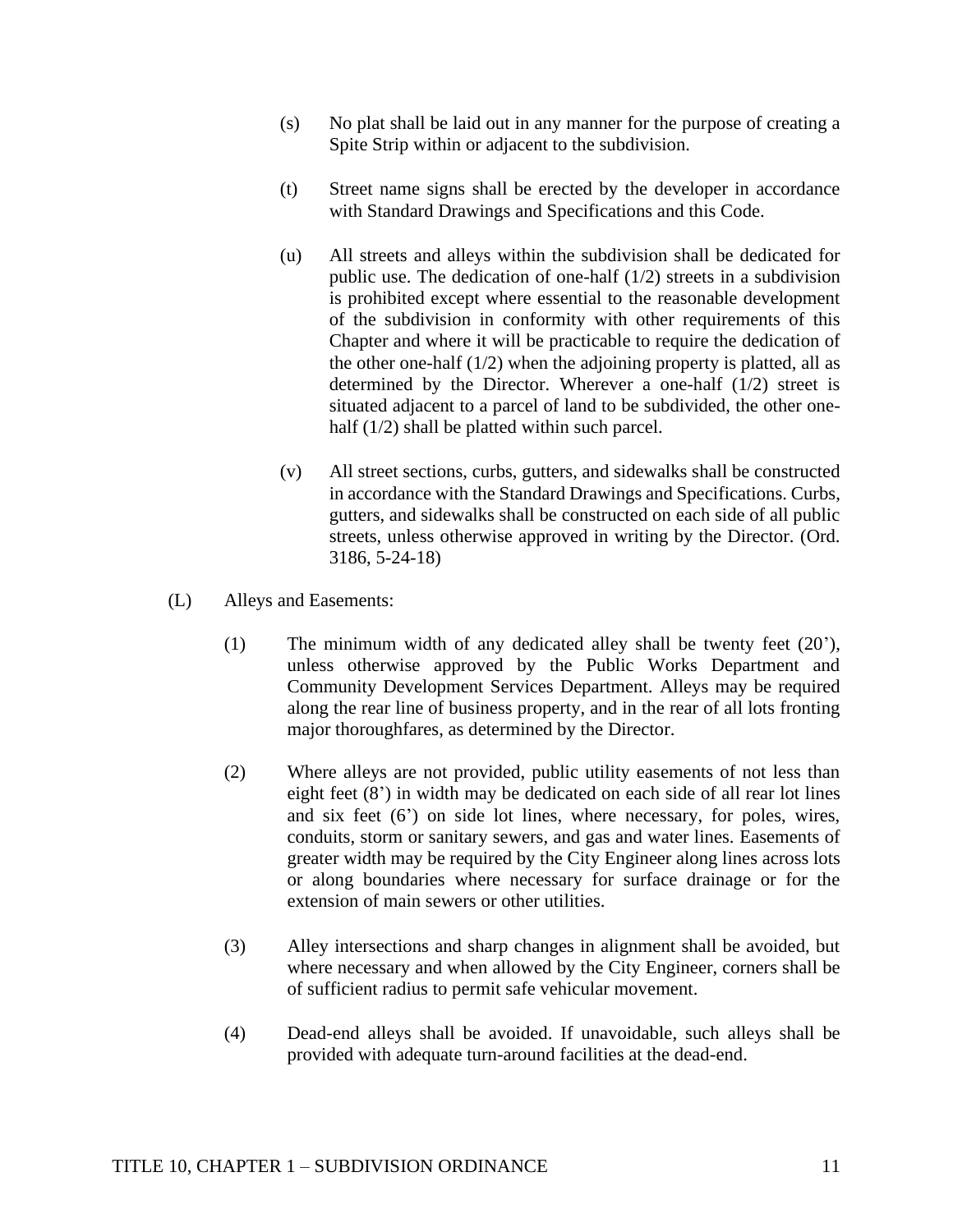- (M) Access Coordination: The access location of a lot to the public right-of-way shall be coordinated so it does not interfere with another lot's access or the safety and efficiency of the transportation system. Lot access should comply with the City's adopted Access Management Plan. A subdivision may be required to provide shared access with adjacent subdivisions. Subdivisions required to have shared access shall execute the necessary cross-access agreements or easements to facilitate the shared access and provide copies of the executed documents to the City prior to the recording of the final plat.
- (N) Sidewalks: Sidewalks shall be provided in all residential and commercial subdivisions unless developed according to rural street standards identified in this Chapter.
- (O) Water and Sewage Facilities: The developer shall ensure that utility improvements and extensions are made to provide sufficient sanitary sewage disposal, storm drainage and water quality and water flow, and pressure for domestic use and fire protection. All water, sewage, and storm drainage utility systems shall be designed and constructed in accordance with the Standard Drawings and Specifications, and the rules and regulations of the Department of Environmental Quality for the State. No construction on such utility systems may be commenced until the City Engineer and the Department of Environmental Quality have approved the design of such system in writing. No plat shall be recorded by the developer or accepted by the City unless the plat bears the necessary water and sanitary certificates required by Idaho Code. (Ord. 3186, 5-24-18)
- (P) Flood Plain Areas: The City may prohibit the subdivision of any portion of land which lies within the flood plain of any body of water as designated by the Federal Emergency Management Agency (FEMA) for the public health, safety and welfare, if it is determined that construction of the subdivision creates a potential hazard to the health or safety of the occupants of the subdivision.

(Ord. 3181, 04-12-18; Ord. 3412, 9-23-21).

### 10-1-6 APPLICATION FOR SUBDIVISION APPROVAL:

- (A) Application for Approval: No plat shall be recorded until an application for subdivision has been filed by the developer or developers and approved in accordance with the provisions of this Chapter.
- (B) Plat Procedures: The preparation, submittal, review, and approval or denial of all subdivision plats shall proceed through a Regular Subdivision plat procedure (for subdivisions with five (5) or more lots) or a Short Subdivision plat procedure (for subdivision with four (4) or fewer lots).
- (C) Plat Approval Process: Applications seeking approval for regular subdivision shall comply with the preliminary plat and final plat approval process set forth hereafter.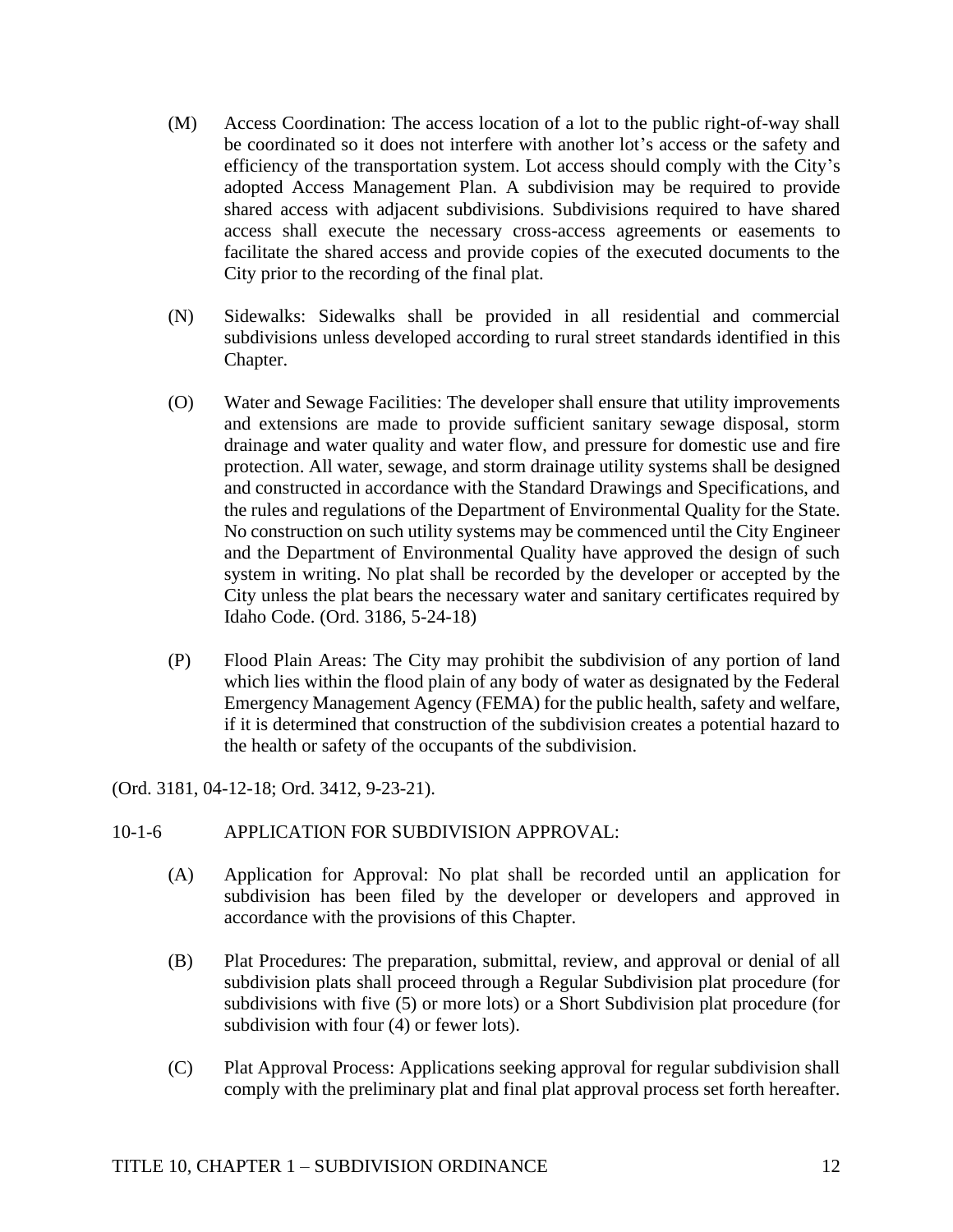Applications for a short subdivision may follow the sketch plat and final plat approval process, if prior approval to so proceed is given by the Director.

- (D) Application and Fees: Whenever a developer requests approval of a sketch plat, preliminary plat, or final plat, such plat shall be accompanied by an application form provided by the City. All applications shall be accompanied with the associated filing fees in an amount set by Resolution of the Council.
- (E) Application Deemed Complete: An application for plat approval shall be deemed to be filed with the Director's office upon payment of all fees required by this Chapter and receipt of the application and plat, complete with all required contents.
- 10-1-7 SKETCH PLAT APPROVAL PROCESS: Where a sketch plat is filed, the applicant shall discuss with the Director the requirements of this Chapter, and if the sketch plat appears to be in conformity therewith, the Director shall approve the same or advise the applicant of specific changes, additions, or recommendations which will be likely required to obtain final plat approval. Such approval or recommendations from the Director shall constitute authorization to prepare and submit a final plat. Approval or recommendations for approval shall be given by the Director within twenty (20) days following the date the plat is filed with the Director's office.

### 10-1-8 PRELIMINARY PLAT APPROVAL PROCESS:

- (A) Preliminary plat approval to subdivide land shall be required when a proposed subdivision includes multiple phases of development, when the subdivision will be divided into several lots and blocks, when the application involves adjustments or realignments to the layout of existing public streets, when the plat proposes the dedication of new public rights-of-way or public facilities, and when directed by the Director. Approval of a preliminary does not constitute approval of the final plat. Actual subdivision does not occur until the final plat is approved and recorded with the Bonneville County Recorder.
- (B) Submittal and City Staff Review Process:
	- (1) Pre-application Meeting. Prior to submitting an application for a Preliminary Plat, the developer shall request a pre-application meeting with City staff. The Community Development Services Department shall schedule and conduct a pre-application meeting within three (3) business days following receipt of a request from a developer. The developer shall provide either a sketch plat or a copy of the proposed preliminary plat prior to the pre-application meeting.
	- (2) Application and Contents of Preliminary Plats. The application and plat shall accurately and fairly describe and depict all improvements, structures, boundary lines, lot configurations, area to be developed, existing and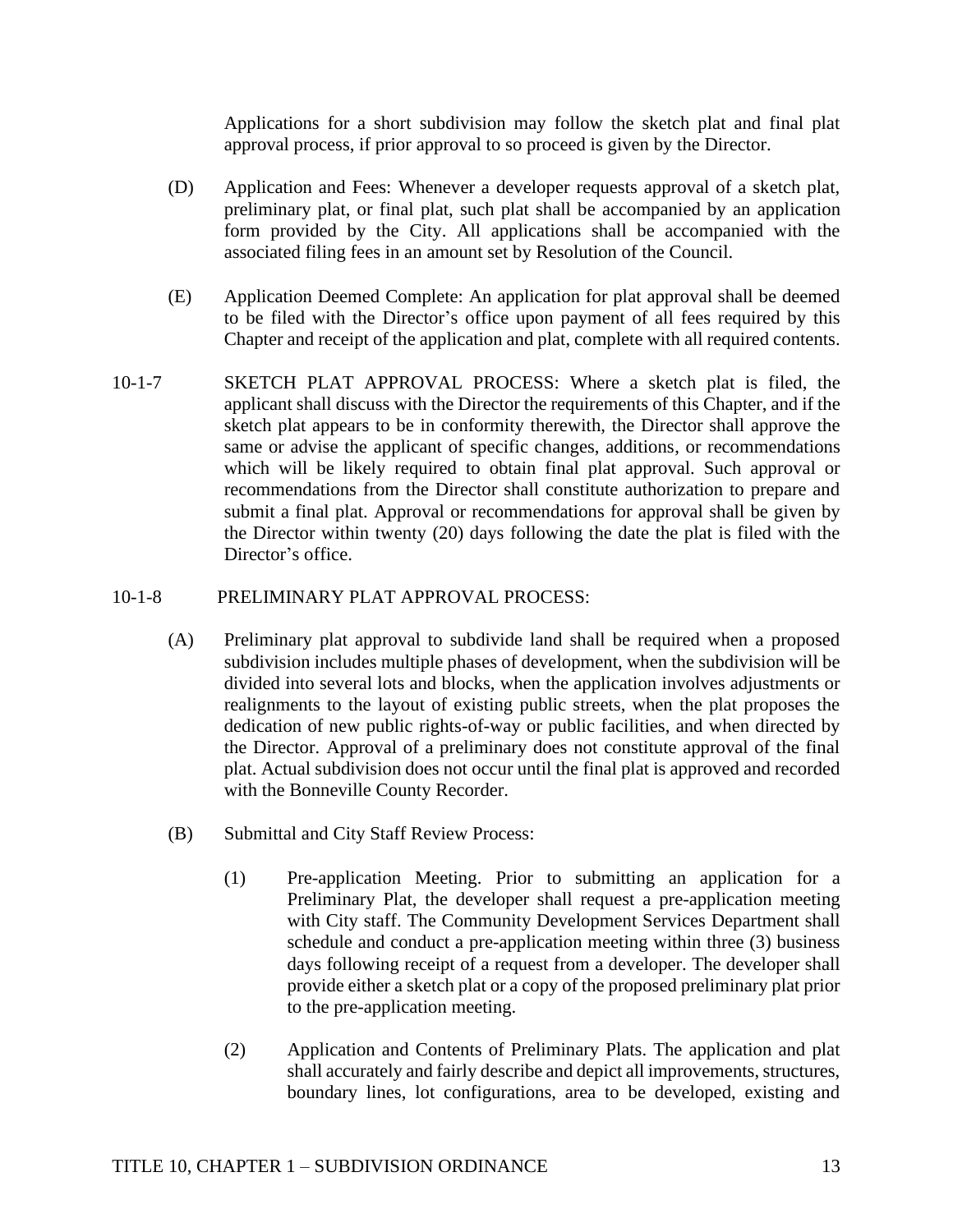proposed land use and zoning, grades, land contour, recreational and public use area, utilities, water works, topography, streets, alleys, easements, and shall contain such other information as may be necessary to determine if the proposed subdivision complies with the requirements of this Chapter. Proof of compliance with the Neighborhood Meeting requirements of the Zoning Code shall be submitted as part of a complete application. The plat shall be drawn in accordance with generally accepted engineering standards and practices and shall be drawn in such a manner as will assure legibility, clarity, reproducibility, accuracy, uniformity, and neatness of the plat.

- (3) A complete application shall be submitted to the Community Development Services Department on a form provided by the City and accompanied by a filing fee as set by Resolution of the Council. The application shall be submitted at least five (5) weeks prior to the regularly scheduled Planning and Zoning Commission meeting, or as otherwise approved by the Director.
- (4) Following receipt of a complete application and all applicable fees, the Community Development Services Department shall distribute copies of the Preliminary Plat and other application materials to appropriate reviewing agencies for review and comment.
- (5) The City will return redlined documents to the applicant or the applicant's agent detailing any changes requested by the reviewing agencies.
- (6) Preliminary Plat Public Hearing.

a. After the review of City staff comments and recommendations have been addressed and resubmitted to the Community Development Services Department, a public hearing at a regularly scheduled meeting with the Planning and Zoning Commission shall be scheduled to consider the preliminary plat. Notice of the preliminary plat hearing shall be pursuant to requirements of the Idaho Local Land Use Planning Act. Within sixty (60) days following the date of the Commission meeting at which the plat and application were first submitted, the Commission shall complete its review and shall approve, conditionally approve, or disapprove of the preliminary plat and application, unless an extension of time is agreed to by the Commission and the developer.

- (C) Planning and Zoning Commission Review.
	- (1) When acting on a preliminary plat application, the Planning and Zoning Commission shall review the preliminary plat to determine that the preliminary plat is consistent with the priciples contained within the Comprehensive Plan and is in compliance with this Chapter and all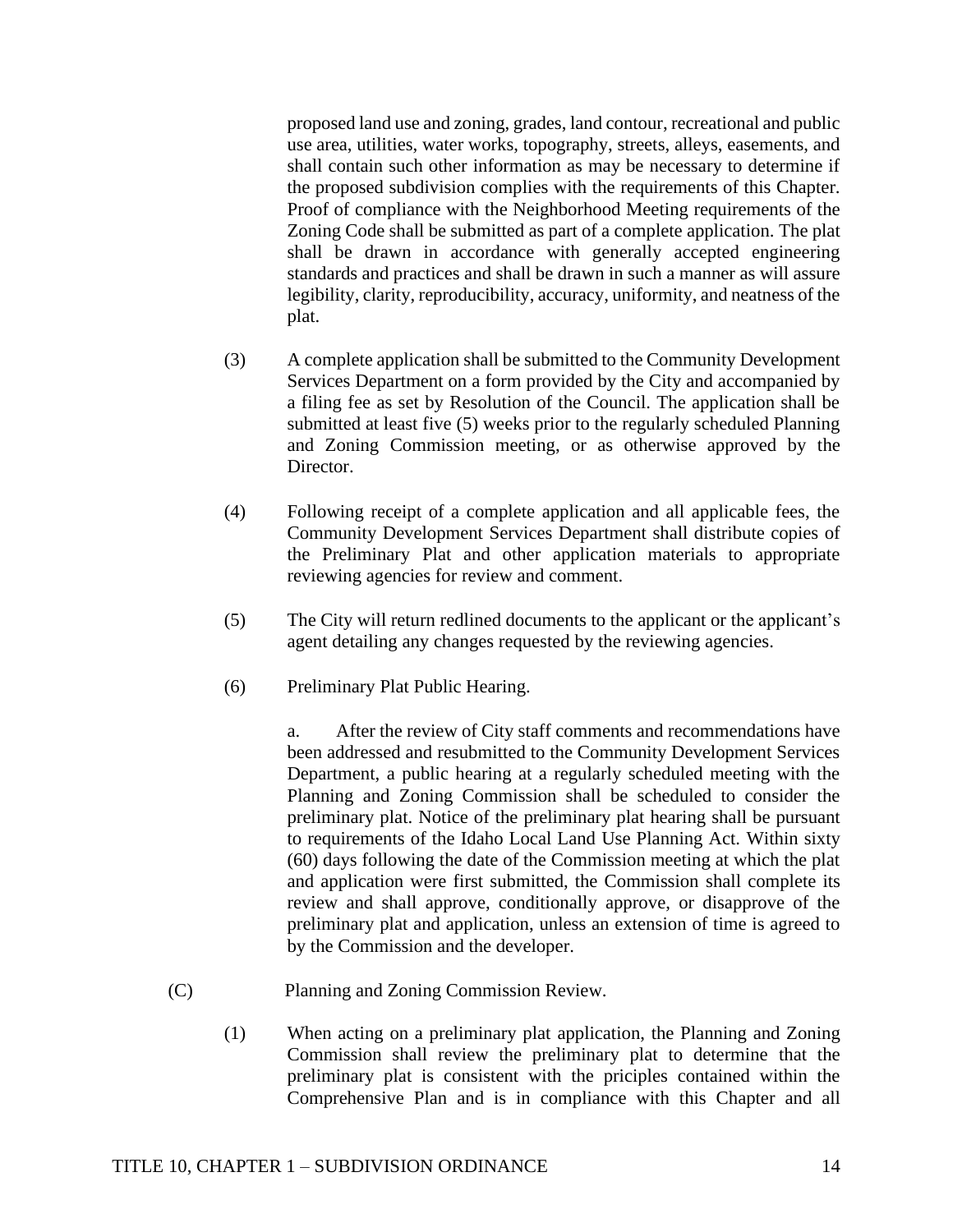applicable Federal, State, or local laws. In conducting such reviews, the Commission may recess such hearing for good cause and may solicit information, data, studies, or comments necessary to determine such compliance. In the event the Commission conditionally approves the preliminary plat, it shall advise the developer in writing of the conditions under which the approval is granted, and upon developer's compliance with such conditions and the Director's written certification thereof, the preliminary plat shall be deemed approved. If approval of the plat is denied, the Commission shall advise the developer, in writing, of the reasons for denial of the preliminary plat application.

- (2) Model Homes. The Council shall allow no more than two (2) model homes to be built in a subdivision after preliminary plat approval, but before final plat approval, provided the lots to be developed have frontage upon an existing public street. (Ord. 3300, 2-13-20)
- (D) Appeal of Preliminary Plat. Any person aggrieved by the Planning and Zoning Commission decision on the preliminary plat may appeal the Planning and Zoning Commission's decision to the Council. Such appeal shall be submitted with the appeal fee to the Community Development Services Department within fourteen (14) days from the Planning and Zoning Commission's written decision and shall list the specific Code provisions or other reasons that the appellant believes comprise error. The appeal is on the record that was produced in the preliminary plat process. The appeal shall be scheduled for consideration at a Council meeting and shall occur within sixty (60) days following receipt of the appeal. Upon considering the preliminary plat appeal, the Council may uphold the appeal, deny the appeal, or remand the appeal to the Planning and Zoning Commission for further action, including direction to reopen the public hearing to receive further information. (Ord. 3300, 2-13-20)
- (E) Preliminary Plat Expiration: The approval of a preliminary plat shall expire twentyfour (24) months following the date of approval unless a final plat has been approved by the Commission. If the plat is being phased, the preliminary plat shall expire twenty-four (24) months following the date of approval of the final plat for the previous phase. The Planning and Zoning Commission may grant one (1) written twenty-four (24) month extension upon finding good cause. (Ord. 3300, 2-13-20)
- 10-1-9 FINAL PLAT APPROVAL PROCESS:
	- (A) Submittal and Review Process:
		- (1) Following the approval of the sketch plat or preliminary plat, as the case may be, the developer may file an application for final approval of the subdivision plat. Subdivisions that include public improvements shall submit improvement drawings as required by this Chapter. Submittal of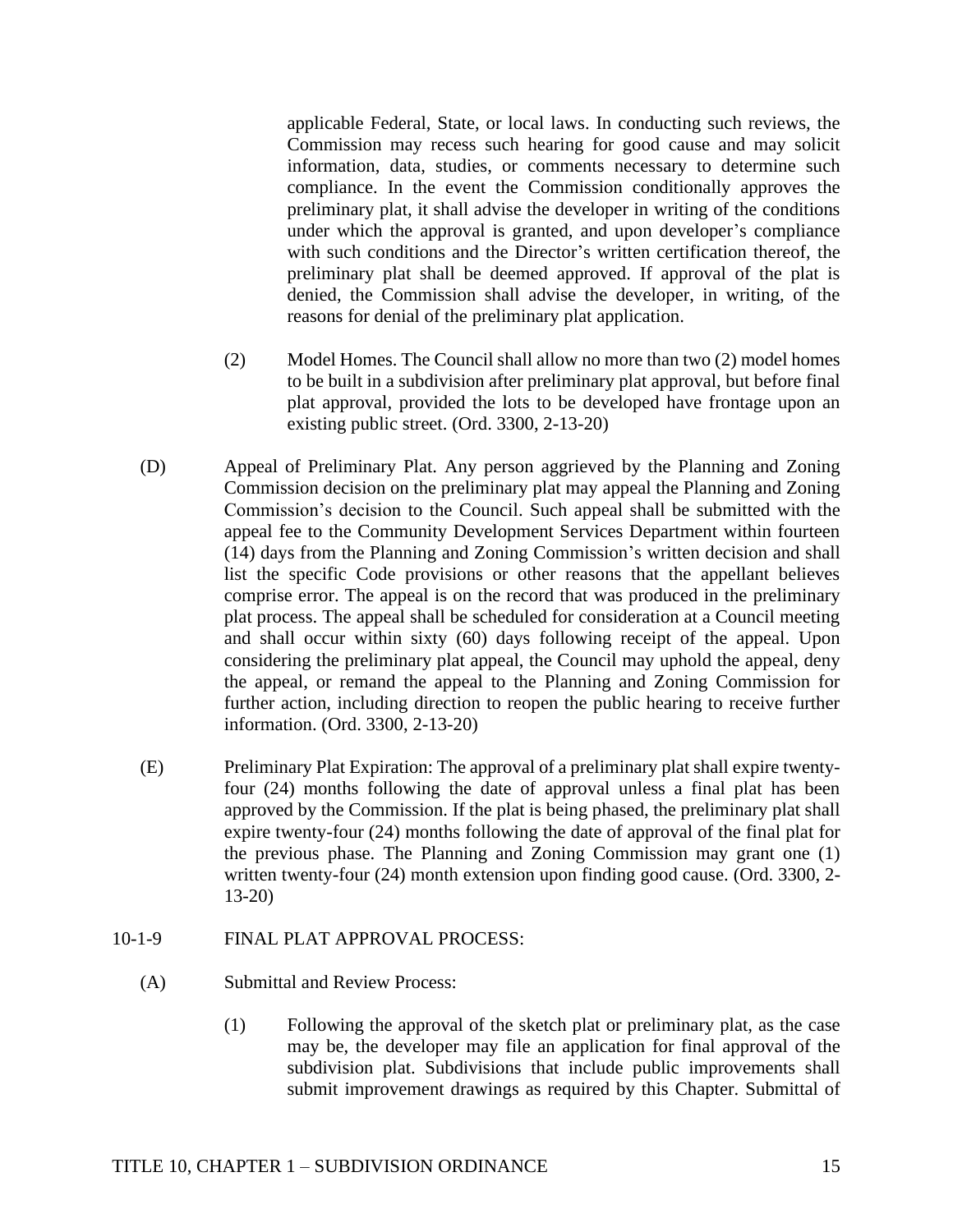improvement drawings shall run concurrently with the submittal of the final plat. All applications shall be made on a form provided by the City and shall be accompanied by a filing fee as set by Resolution of the Council.

- (2) A complete application shall be submitted to the Community and Development Services Department. Application shall be submitted at least five (5) weeks prior to the scheduled Planning and Zoning Commission meeting where the application will be considered.
- (3) In addition to the application forms required by the Community Development Services Department, the application shall show that the Final Plat is consistent with the approved Preliminary Plat.
- (4) If the number of residential buildable lots has increased more than five percent (5%) within any proposed division or if roadway patterns have been modified within the preliminary plat, the Final Plat shall be determined not to be consistent with the Preliminary Plat. If the Director determines that the Final Plat is not consistent with the Preliminary Plat or that conditions of the Preliminary Plat approval have not been met, a new Preliminary Plat shall be submitted and processed according to the requirements of this Chapter.
- (5) All development shall comply with the Plat Phasing Sequence shown and approved on the Preliminary Plat. Any variation of sequence shall be reapproved following a full staff review and subsequent re-approval by the Director.
- (6) When review comments and recommendations have been satisfactorily addressed by the applicant and resubmitted to the Community Development Services Department, the Planning and Zoning Commission shall consider the Final Plat at a regular scheduled meeting of the Commission. Within sixty (60) days after the meeting of the Commission at which the request for approval of the Final Plat is considered, the Commission shall recommend to the Council approval or denial of the Final Plat. However, the developer may request that the matter be recessed, and in such event, the sixty (60) day period for initial decision making shall not commence until the matter is again considered by the Commission. The Commission shall provide the applicant with written certification of its decision as required by Idaho Code. Whenever the Commission recommends denial of the final plat, it shall specify the ordinances and standards used in evaluating the application, and its reasons for denial thereof and the actions, if any, that the applicant may take to obtain their approval. If the Planning and Zoning Commission denies the Final Plat, or if substantial changes are required, the plat shall be resubmitted.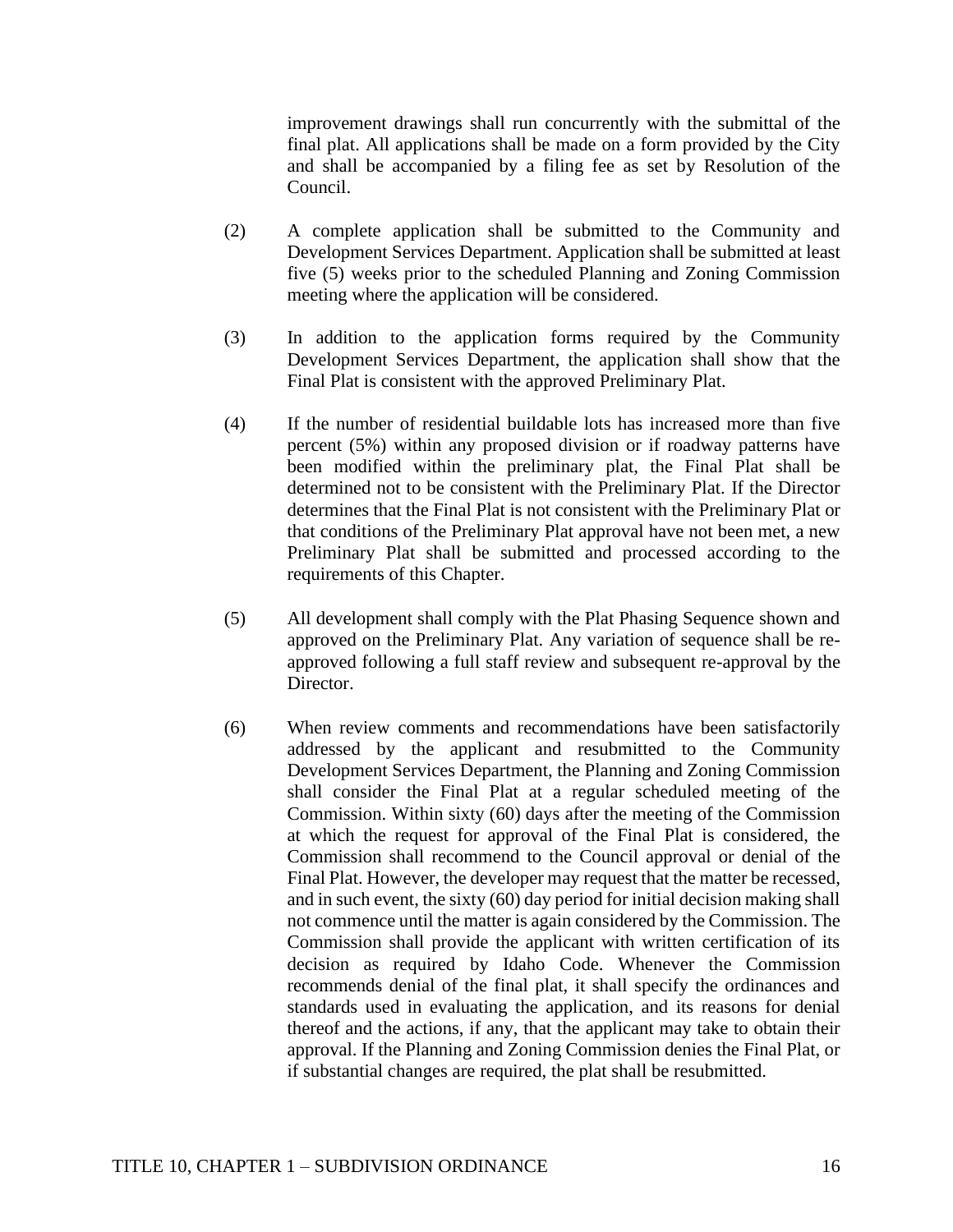- (7) Consideration of the request for final plat approval may be conducted simultaneously with hearings for annexation, initial zoning, rezoning, or amendment of the Comprehensive Plan relating to the same property.
- (8) Upon the developer's written request, the Commission shall forward its recommendation to the Council, provided, however, if such request is not physically filed with the Director within one (1) year following the date the Commission issues its recommendation, then the application shall become void. Within forty-five (45) days after the developer's written request, the Council shall hear the request for approval of the final plat to determine if the same complies with the provisions of this Chapter.
- (9) If the final plat conforms to the provisions of this Chapter and all other applicable State or Federal laws, or local ordinances, the Council shall approve the final plat and authorize the Mayor and Clerk to sign the original plat. In granting or denying the application for approval of the final plat, the Council shall specify the ordinance and standards used in evaluating the application, and reasons for approval or denial, and the actions, if any, that the applicant may take to obtain approval. The Council shall provide the applicant with written approval of the final plat decision as required by Idaho Code. The City shall publish notice of the Council's final decision in the City's official newspaper within ten (10) days.
- (10) Proof of payment of all engineering, hook-up, water and sewer, road and bridge, and surface drainage fees and all other fees prescribed by City ordinance. (Ord. 3300, 2-13-20)
- (B) Final Plat Requirements:
	- (1) Boundary Resolution: The boundary lines and corners of any property being surveyed as part of a Subdivision Plat shall be established and/or retraced in accordance with appropriate boundary law principles governed by the set of facts and evidence found in the course of performing the research and survey.
	- (2) Measurement Standards: The following measurement standards for Relative Positional Precision for the monuments or witnesses marking the corners of the surveyed property shall be followed in creation of the final plat:
		- (a) "Relative Positional Precision" means the length of the semi-major axis, expressed in feet, of the error ellipse representing the uncertainty due to random errors in measurements in the location of the monument, or witness, marking any corner of the surveyed property relative to the monument, or witness, marking any other corner of the surveyed property at the ninety-five percent (95%)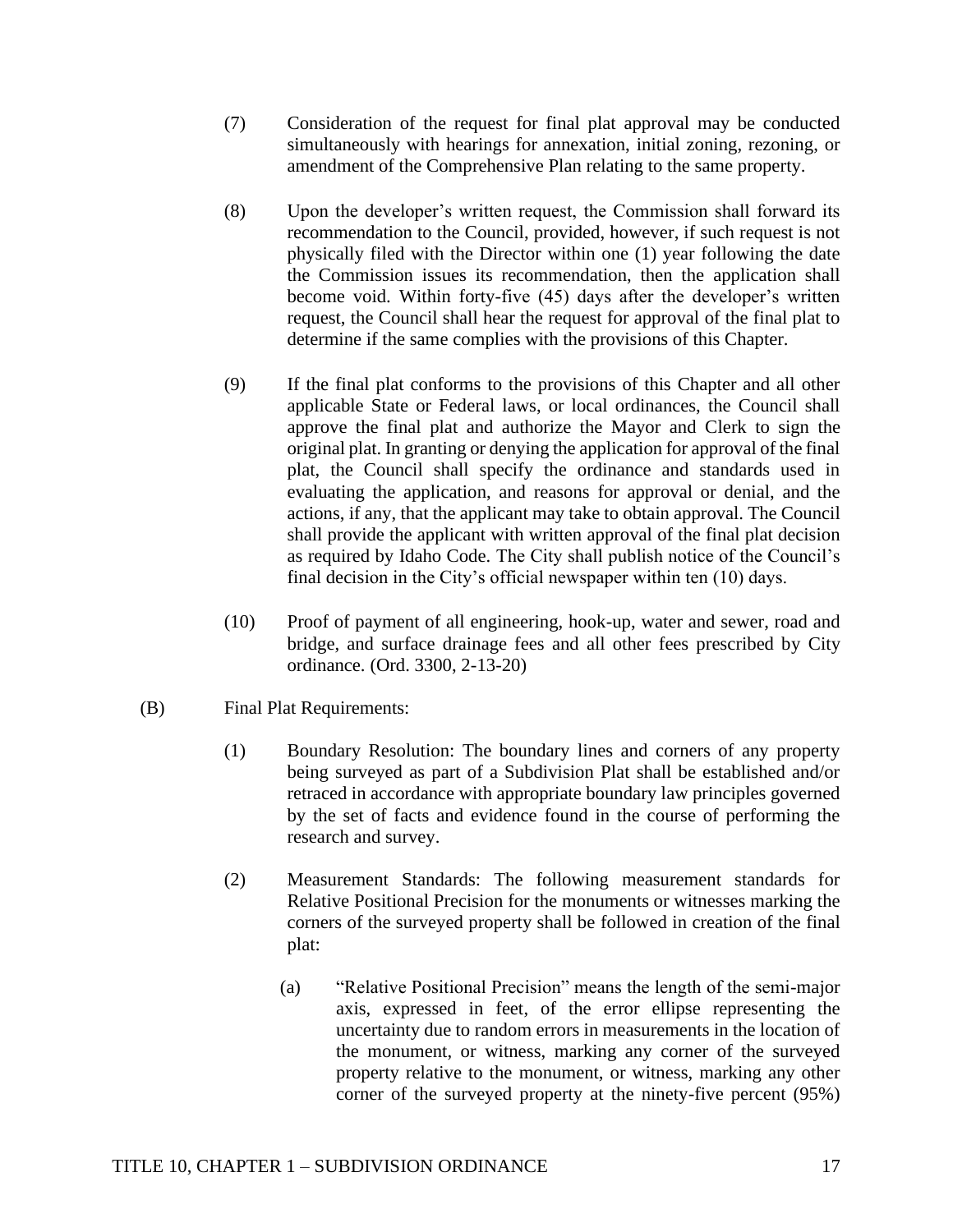confidence level (two (2) standard deviations). Relative Positional Precision is estimated by the results of a correctly weighted leastsquares adjustment of the survey.

- (b) Any boundary lines and corners established or retraced may have uncertainties in location resulting from (1) the availability, condition, history, and integrity of reference or controlling monuments, (2) ambiguities in the record descriptions or plats of the surveyed property or its adjoiners, (3) occupation or possession lines as they may differ from the written title lines, and (4) Relative Positional Precision. Of these four (4) sources of uncertainty, only Relative Positional Precision is controllable, although due to the inherent errors in any measurement, it cannot be eliminated. The magnitude of the first three (3) uncertainties can be projected based on evidence. The surveyor in responsible charge shall evaluate and make determinations using sound survey practices for the first three uncertainties. Relative Positional Precision is estimated using statistical means (see Section 2a above and Section 2e below).
- (c) The first three (3) of these sources of uncertainty shall be weighed as part of the evidence in the determination of where, in the surveyor's opinion, the boundary lines and corners of the surveyed property should be located (see Section 2b above). Relative Positional Precision is a measure of how precisely the surveyor is able to monument and report those positions; it is not a substitute for the application of proper boundary law principles. The surveyor shall use sound principles in evaluating position and also meet the requirements of the Relative Positional Precision.
- (d) For any measurement technology or procedure used on a Subdivision Plat, the surveyor shall (1) use appropriately trained personnel, (2) compensate for systematic errors, including those associated with instrument calibration, and (3) use appropriate error propagation and measurement design theory (selecting the proper instruments, geometric layouts, and field and computational procedures) to control random errors such that the maximum allowable Relative Positional Precision outlined in Section 2e below is not exceeded.
- (e) The maximum allowable Relative Positional Precision for monumentation of a Subdivision Plat is one-tenth of one foot (0.10') plus fifty parts per million (50ppm) (based on the direct distance between the two (2) corners being tested). In certain circumstances, the size or configuration of the surveyed property, or the relief, vegetation, or improvements on the surveyed property may result in survey measurements for which the maximum allowable Relative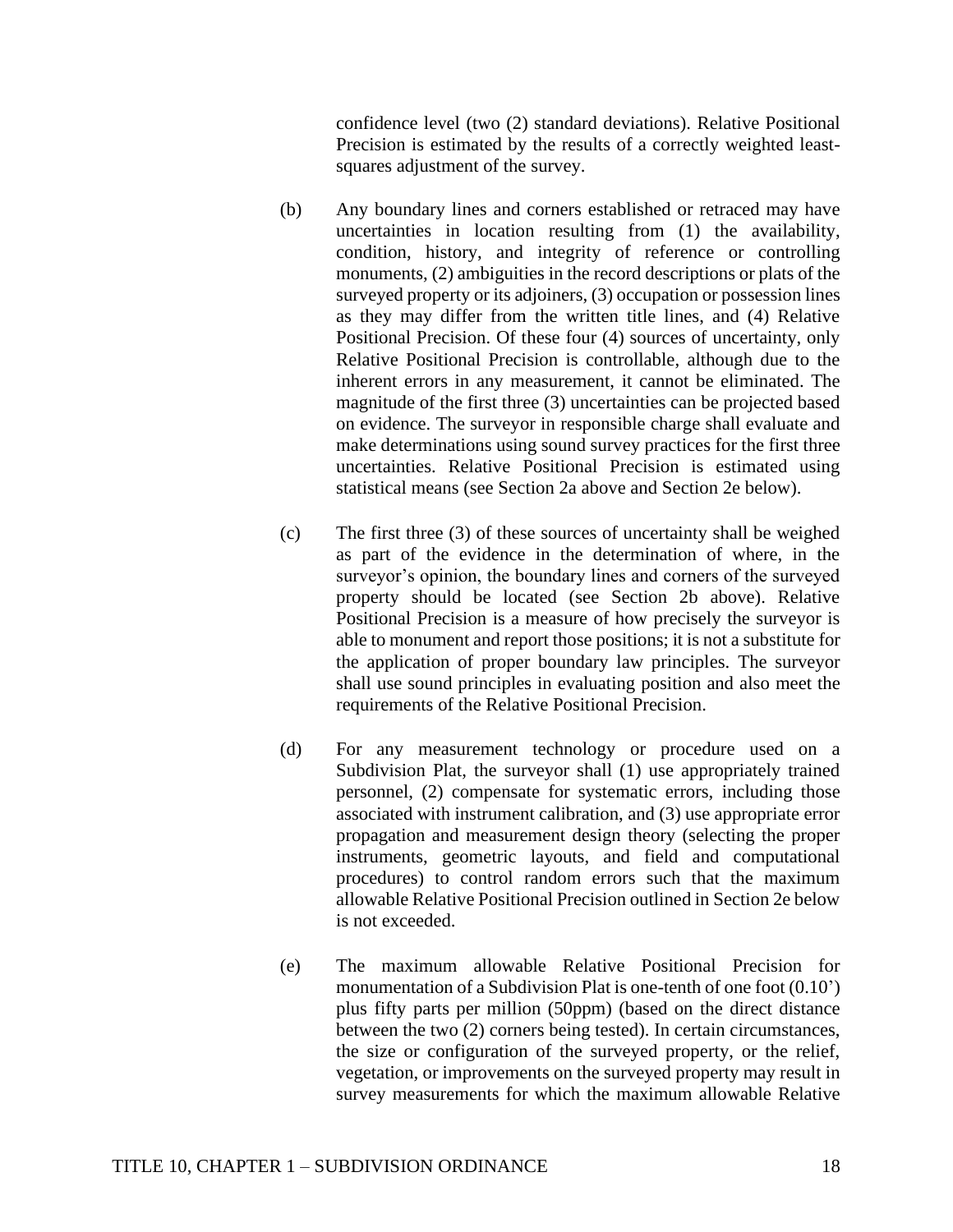Positional Precision may be exceeded. If the maximum allowable Relative Positional Precision is exceeded, the surveyor shall note the reason as required in Section 3a below.

- (3) Final Plat or Map Document Accuracy Requirements:
	- (a) A note on the face of the plat or map shall explain the site conditions that resulted in a Relative Positional Precision that exceeds the maximum allowed under Section 2e of these standards.
	- (b) Each of the subdivision boundaries and individual lot boundaries shown on the plat shall have a maximum mathematical closure of 0.01 feet plus ten parts per million (10 ppm).
	- (c) A note on the face of the plat or map shall describe the location and description of any monuments, lines, or other evidence that control the boundaries of the surveyed property or that were otherwise relied upon in establishing or retracing the boundaries of the surveyed property, and the relationship of that evidence to the surveyed boundary.
	- (d) An explanation of the boundary description of the subdivision, if it differs from the original deed for the property, shall be made on the face of the plat or map in a surveyor's note. Where a measured or calculated dimension differs from the record by an amount deemed significant by the surveyor, such dimension shall be shown in addition to, and differentiated from, the corresponding record dimension.
	- (e) When the results of the survey differ significantly from the record, or if a fundamental decision related to the boundary Resolution is not clearly reflected on the plat or map, the surveyor shall explain this information with notes on the face of the plat or map.
- (4) Subdivision Title Guarantee and Report: Proof of ownership and authority of the property owner to legally plat the property shall be demonstrated, prior to recording the final plat, in the form of a title insurance product, approved by the City and set forth in the Final Plat application. The title insurance product shall include, but may not be limited to, proof of ownership and authority to bind the property and sign the "Owner's Dedication" and the "Drinking Water System Certificate".
- (5) Recording the Final Plat:
	- (a) The applicant shall provide three (3) reproducibles of the executed Final Plat to the Public Works Department in accordance with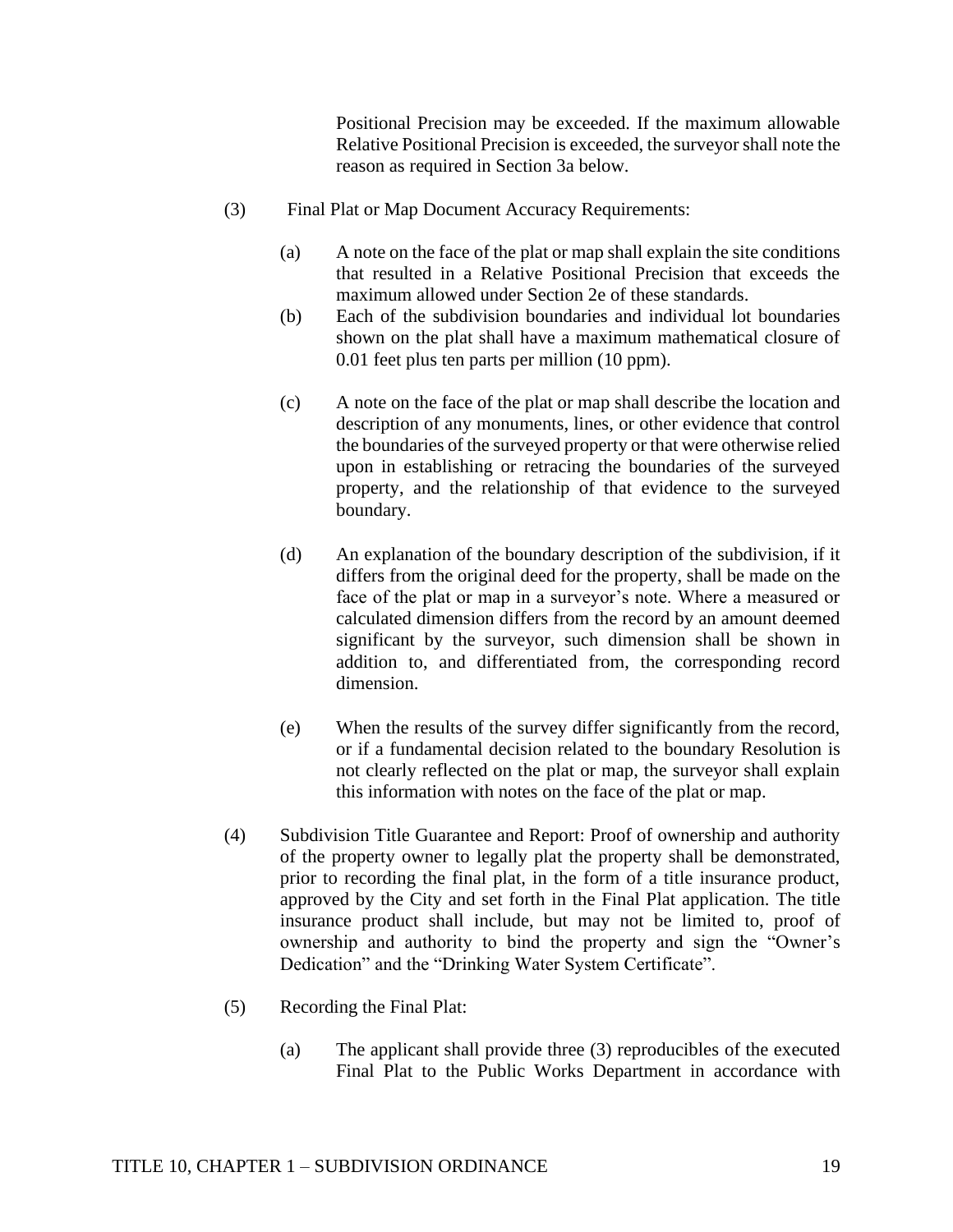Section 50-1304, Idaho Code. Signatures shall be in reproducible black ink.

- (b) Upon approval and execution of the final plat, the City Surveyor shall file the plat with the Bonneville County Recorder's office. All approved final plats shall be offered for record within one hundred and eighty (180) days following approval by the Council, unless an extension of time for filing is granted by the Council.
- (c) If the final plat is not offered for record within one hundred and eighty (180) days, or other time period granted by the Council, because of the applicant's failure to meet the requirements specified herein, the Council may rescind its approval of the plat.
- (d) No plat shall be recorded or offered for record nor shall any land be recorded or offered for sale with reference to such a plat until said plat has been duly approved by Council and signed.
- (e) If a fully executed Final Plat has been offered for record by the property owner and has been delayed for any reason, the order to record may come from the Director regardless of the wishes of the owner of the land platted. (Ord. 3003, 4-23-15; Ord. 3129, 8-10-2017)

#### 10-1-10 ENGINEERING IMPROVEMENT DRAWINGS:

- (A) Any person who requests acceptance by the City of any street, utility line, or other public improvement shall first submit improvement plans profiles and specifications for such improvements to the Community Development Services Department. Improvement drawings submitted shall be prepared, signed, and stamped by a licensed professional engineer. Construction of said public improvements shall not be commenced until the City Engineer has certified that such plans are in accordance with the Standard Drawing and Specifications and that the developer has paid the associated fee. Final approval of and signature on the improvement drawings by the City must be obtained prior to the associated Final Plat being submitted to the Council for approval. (Ord. 3186, 5-24-18)
- (B) Acceptance: If improvement plans sealed by a professional engineer licensed in Idaho comply with all state and local laws and ordinances and any development agreement executed or to be executed between the City and the applicant, the City Engineer shall endorse the improvement plans and shall cause a notice to be imprinted upon the improvement drawings stating that the City will not accept ownership or maintenance of such public improvements until a professional engineer licensed in the State of Idaho has inspected the construction of such public improvements and has delivered written certification to the City Engineer that such inspection was made and that construction of such improvements meets or exceeds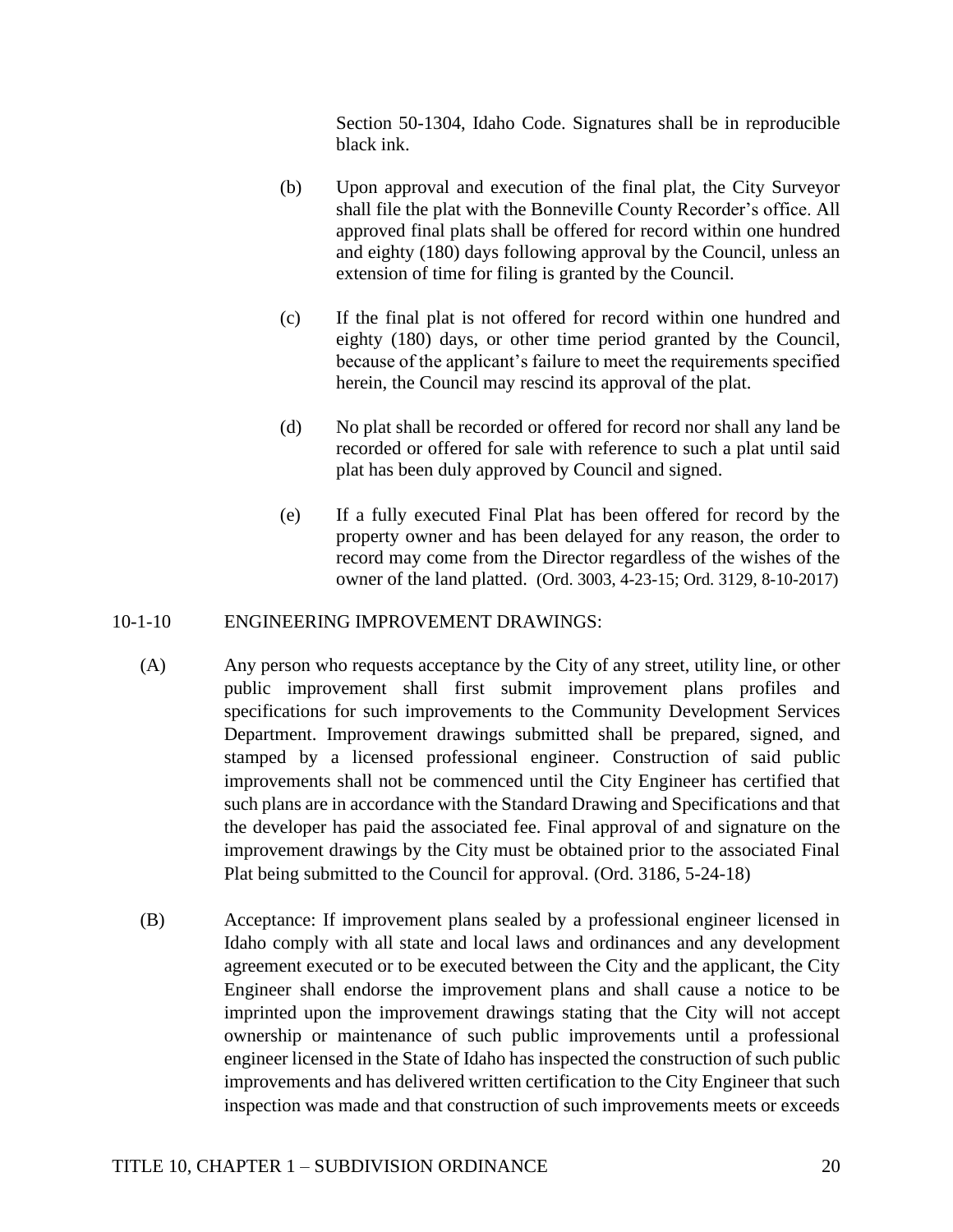the minimum standards set forth in the Standard Drawings and Specifications. (Ord. 3186, 5-24-18)

(C) As-built Drawings: As-built drawings and construction materials testing documentation of such public improvements shall be prepared, sealed by a professional Engineer licensed in Idaho, and submitted to the City Public Works Department. Following submittal, the City Engineer shall then review the sealed "as-built" drawings, together with the certification of the professional engineer, for acceptance. Public improvements which have been accepted by the City shall result in a "Notice of Public Acceptance of Street and Utilities" to be recorded in the Bonneville County Recorder's office.

# 10-1-11 ANNEXATION AND INITIAL ZONING IN CONJUNCTION WITH A PLAT:

- (A) Cities may annex unincorporated territory contiguous to the municipal boundaries provided it complies with Idaho Code. Annexation and Initial Zoning may be done concurrent with a Final Plat.
- (B) Submittal and Review Process:
	- (1) A Complete Application shall be submitted to the Community Development Services Department. Applications shall be submitted at least five (5) weeks prior to a regularly scheduled Planning and Zoning Commission meeting where the matter is to be considered.
	- (2) Upon receipt of an annexation petition and the required fee, the Community Development Services Department shall schedule a hearing before the Planning and Zoning Commission on the proposed amendment.
- (C) Development Agreement:
	- (1) The development agreement shall be prepared by the developer on a form provided by the City and submitted to the City for review. Review and recommendations will then be made by the City and returned to the developer. Final approval by the City and signatures by the developer shall be obtained before the final plat being submitted to the Council.

## 10-1-12 GUARANTEE OF COMPLETION:

(A) The developer of a subdivision within the City shall be required to construct and install all public improvements as required by this Code and Idaho Code and the approved improvement drawings for each subdivision or phase thereof prior to the issuance of any building permit for said subdivision. Guarantee of completion shall be provided in lieu of completing all infrastructure improvements prior to issuance of building permits within a subdivision.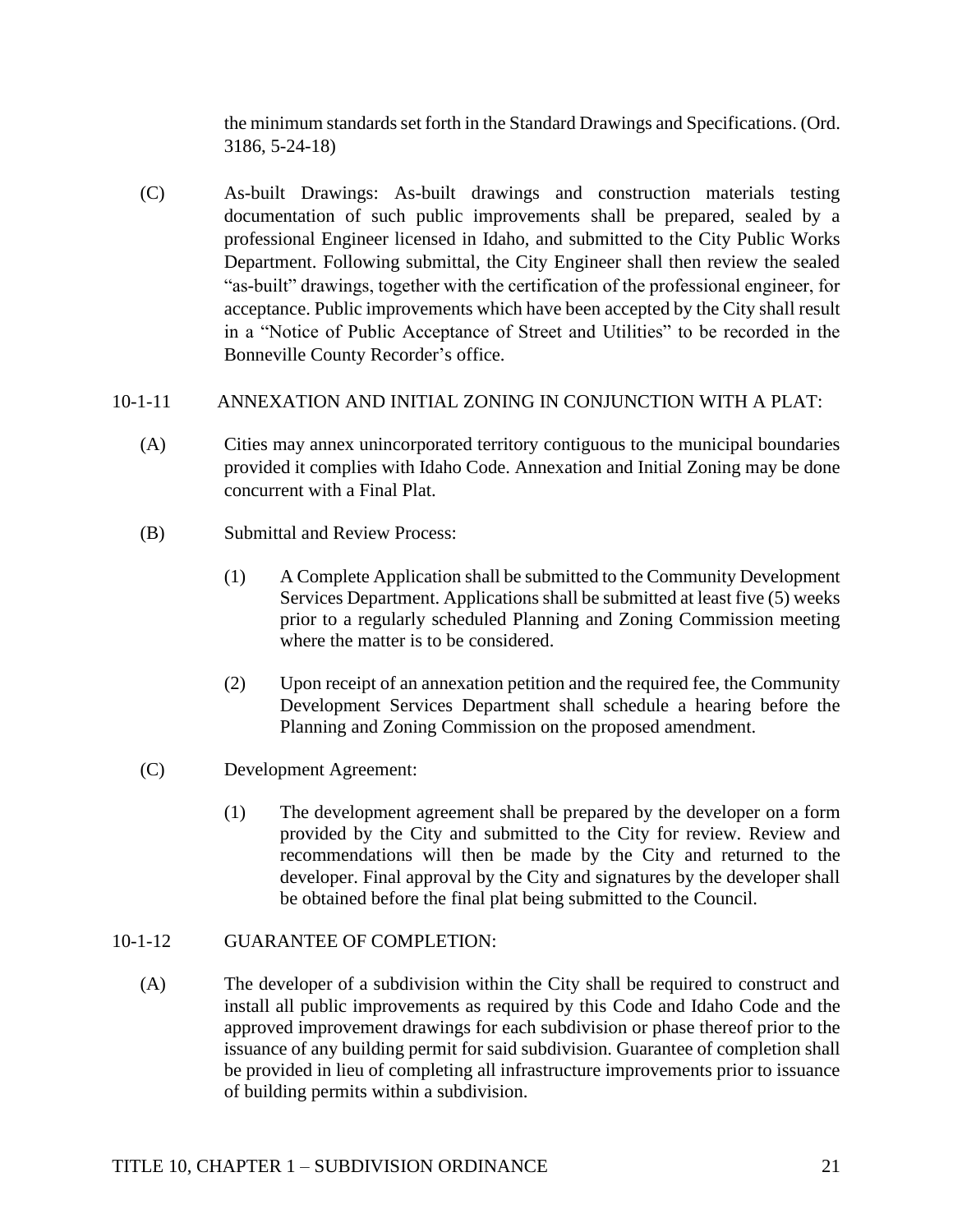- (B) Financial Guarantee Arrangements: Prior to commencing construction on any public improvements, the final plat and development agreement shall be approved and recorded. The City shall require the developer to provide a financial guarantee of performance in one (1) or a combination of the following arrangements which shall be in addition to the requirements of any other agency responsible for the administration, operation and maintenance of the applicable public improvement. Public improvements shall include but not be limited to: roads, electric, public water, public sewer, fire protection, lighting, required landscaping, curb, gutter, sidewalks, and drainage systems.
- (C) Surety Bond:
	- (1) Accrual: The bond shall accrue to the City covering all costs of construction of the specific public improvements.
	- (2) Amount: The bond shall be in the amount equal to the one hundred fifty percent (150%) of the total estimated costs based on the development cost in this Section, for completing construction of the specific public improvement, as recommended and approved by the City Engineer.
	- (3) Term Length: The bond shall be in force for a period of at least twelve (12) months, with automatic renewals until such time as the public improvements are completed and accepted by the City and shall further continue until all warranty periods are completed.
	- (4) Bonding for Surety Company: The bond shall be with a surety company authorized to do business in the State of Idaho and acceptable to the Council.
	- (5) Development Cost Estimate: The development cost estimate shall be provided by the developers engineer for review and approval by the City Engineer. Said estimate shall reflect the nearest similar City project bid cost estimates plus ten percent (10%) of the improvement needed to complete the subdivision.
- (D) Cash Deposit, Certified Check, Negotiable Bond or Irrevocable Bank Letter of Credit:
	- (1) Treasurer, Escrow Agent, or Trust Company: A cash deposit, certified check, negotiable bond, or an irrevocable bank letter of credit, such surety acceptable to the City, shall be deposited with an escrow agent City Treasurer, or trust company;
	- (2) Dollar Value: The dollar value of the cash deposit, certified check, negotiable bond or an irrevocable bank letter of credit shall be equal to one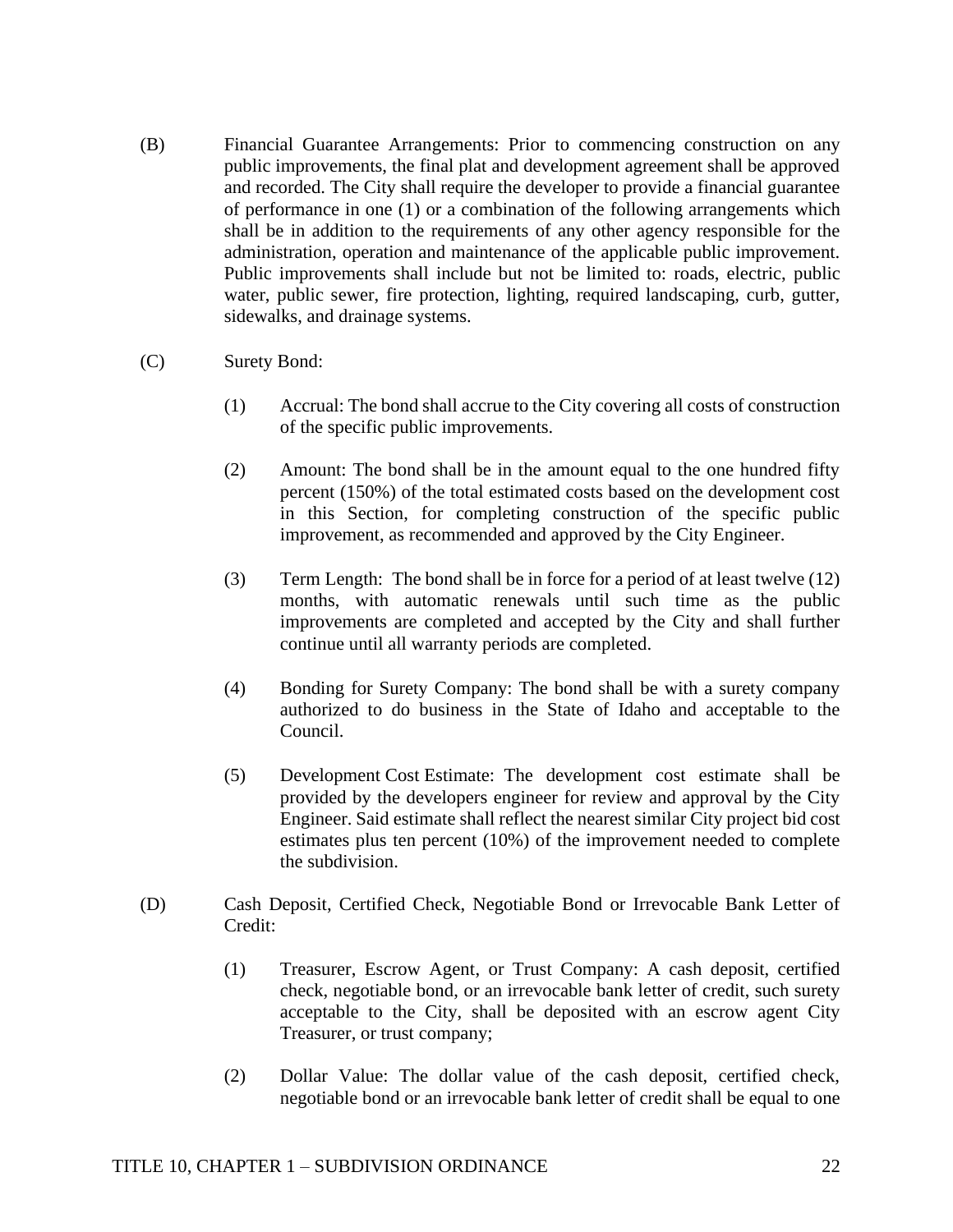hundred fifty percent (150%) of the estimated cost based on the development cost agreement in this Section, for completing construction of the specific public improvement, as recommended and approved by the City Engineer.

- (3) Escrow Time: The escrow time for the cash deposit, certified check, negotiable bond, or irrevocable bank letter of credit, shall be for a period of a least twelve (12) months, with automatic renewals until such time as the public improvements are completed and accepted by the City and shall further continue until all warranty periods are completed.
- (4) Development Cost Estimate: The Development cost estimate shall be provided by the developers engineer for review and approval by the City Engineer. Said estimate shall reflect nearest similar City project bid cost estimates plus ten percent (10%) of the improvements needed to complete subdivision.
- (5) Other Security: Other security for public improvements may be accepted upon a specific finding by the Council that such security is in an amount and of a type that guarantees installation of public improvements required by this Code.
- (6) Approval of As-Built Site Improvements: With respect to financial guarantees, the approval of all as-built site improvements within a subdivision shall be conditioned on the accomplishment of the following:
	- (a) The public improvements as required in the construction improvement drawings required by this Code have been completed by the developer and approved by the City.
	- (b) All completed public improvements shall be approved by the developer's engineer with an acknowledged/notarized letter.
- (7) Inspection of Public Improvements Under Construction:
	- (a) Before recording of a final plat an agreement shall be made in writing between the developer and the City to provide for the inspection and the construction and conformity of public improvements to the approved construction plans. The inspection fee shall be in an amount set from time to time by Council based on a percentage of the estimated total public improvement construction costs. Materials testing, per the frequency specified in the City's standards, shall be provided by the developer at no cost to the City.
	- (b) Prior to construction of public improvements, a pre-construction meeting shall be held with the appropriate City staff, the project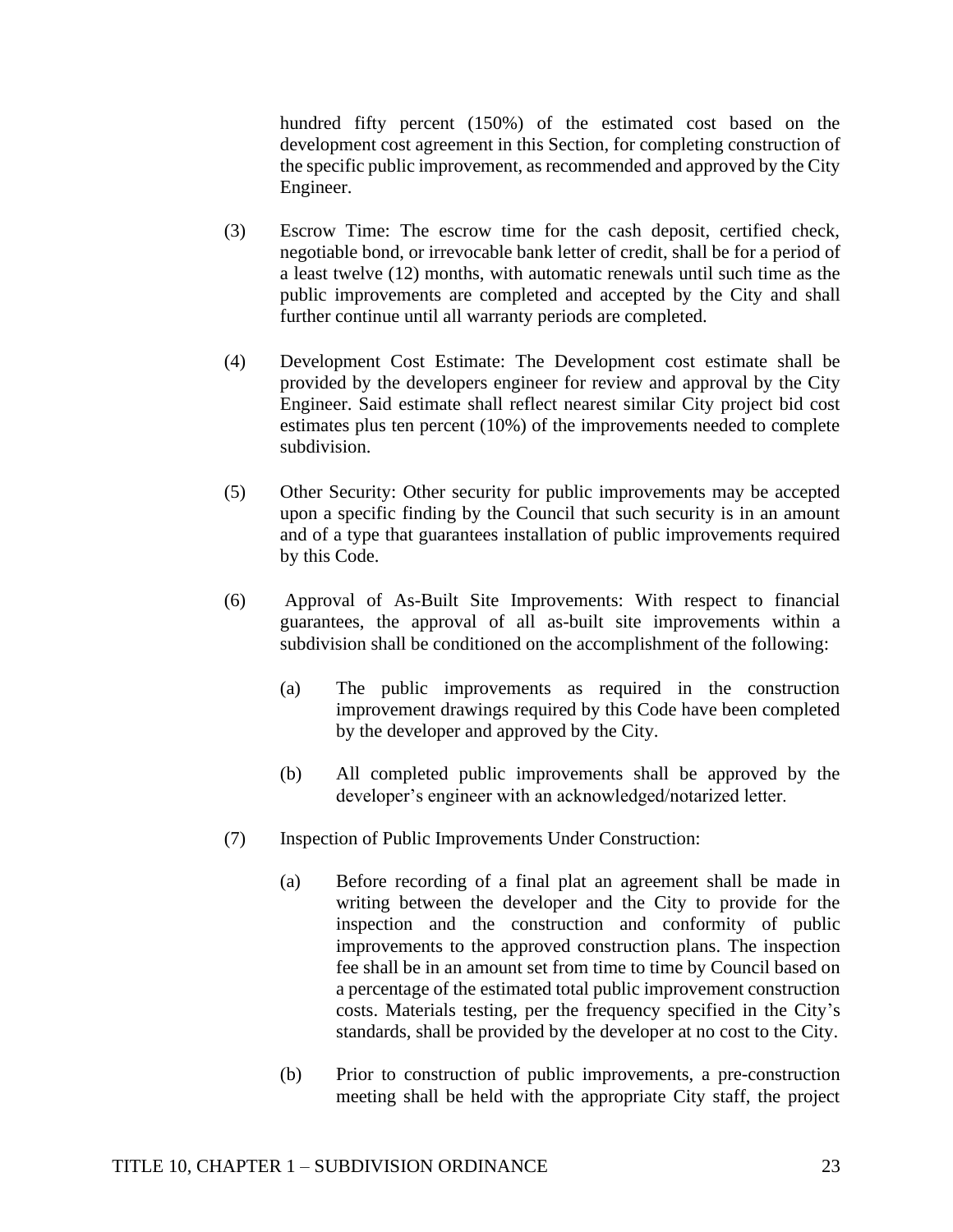engineer, and the contractor or the contractor's designated representative.

- (8) Penalty in Case of Failure to Complete Construction of Public Improvements: In the event the developer fails to complete construction of public improvements within the period of time required by the conditions of the guarantee for the completion of public improvements the Council may proceed to have such work completed. The Council may determine and take necessary action in order to accomplish completion of the required public improvement. The Council may reimburse itself for the cost and expense thereof by appropriating the cash deposit, certified check, negotiable bond, irrevocable letter of credit, or other acceptable security which the developer deposited in lieu of the surety bond. The City may take any steps necessary to require performance by the bonding or surety company, and as included in a development agreement between the Council and the developer.
- (9) Reduction and Release of Guarantee:
	- (a) Following completion of a portion of the public improvement (such as a structure or a section of road), the developer may submit a written request to the City Engineer for final inspection of that portion. To receive partial acceptance the public improvement must be functional and able to be utilized by the public with or without restrictions as determined by the City Engineer. If the City Engineer determines that the developer completed the portion of work in accordance with the development agreement requirements, the City Engineer may consider the inspection a final inspection for that completed portion and relieve the contractor of construction site responsibilities for that portion. If the inspection discloses work not completed in accordance with the requirements of the development agreement, the City Engineer shall not declare that portion of the project complete until the developer addresses the noncompliant work to the satisfaction of the City Engineer.
	- (b) Partial acceptance by the City occurs only after the developer executes and submits all documents, certificates, and proofs of compliance for that portion. When the developer submits (and the City Engineer accepts) all contract required project documentation, the City Engineer will make the partial acceptance for that portion and notify the developer in writing of this acceptance. Bond release shall be proportionate to the cost of construction of the public improvement accepted. If after partial completion, the developer or a subcontractor damages that partial completion, the developer shall repair or replace the damaged work to the satisfaction of the City Engineer at no additional costs to the City.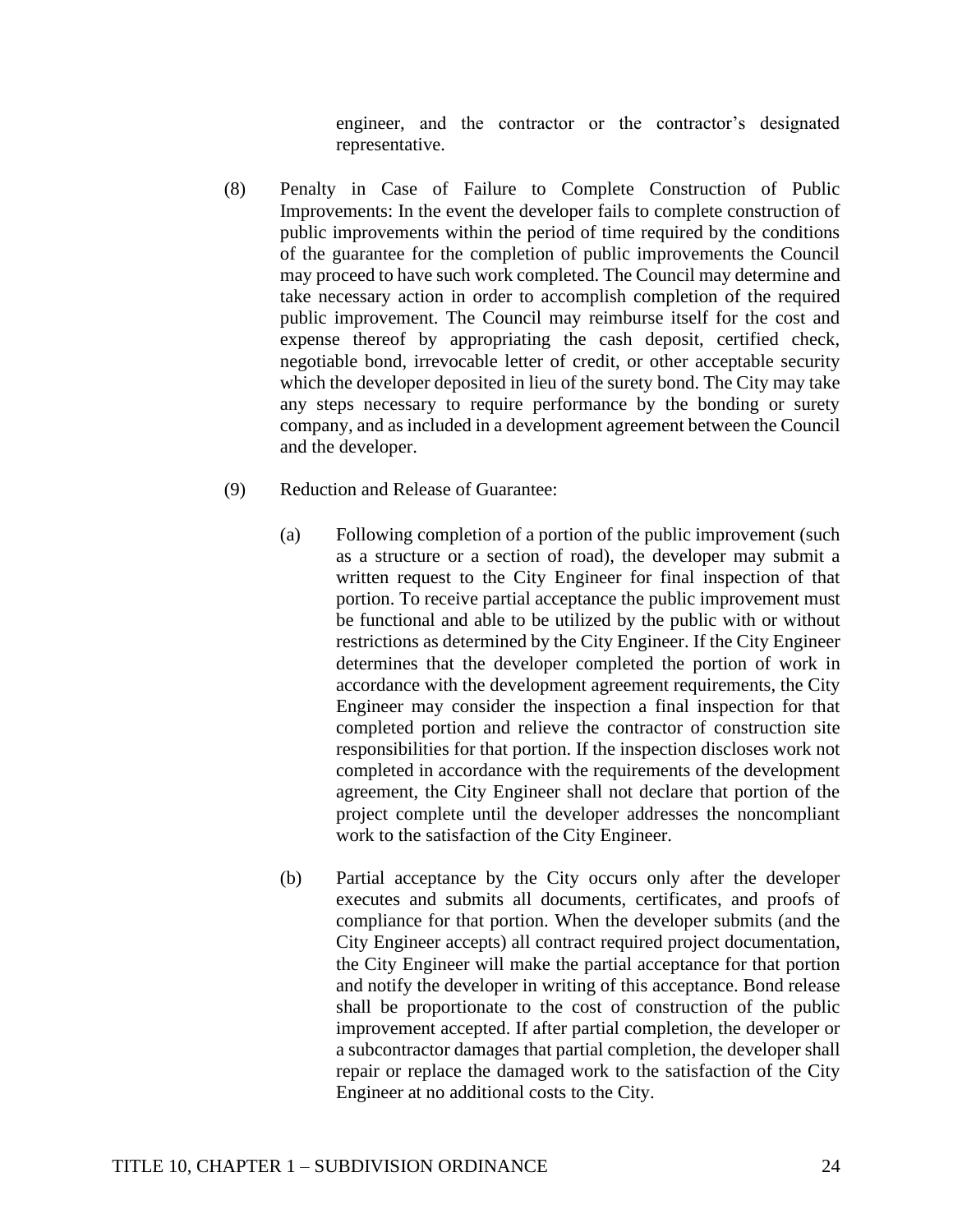- (c) Final acceptance by the City occurs only after the inspecting engineer certifies that all of the public improvements are complete and free from defect, after receipt of a notarized statement and itemized bill, and with approval of the City Engineer. The City shall then release the developer from the development agreement upon completion of all warranty periods.
- (10) Exception: For subdivisions where the City determines it to be in the best interest of the property owners to install sidewalks at the time of building rather than at the time of subdivision development, the following procedure will be followed regarding the installation of sidewalks:
	- (a) Building Permit/Certificate of Occupancy: A building permit may be issued on a building occupying a lot when the required sidewalk has not been installed under the following conditions:
		- (i) On the building permit it is clearly noted that the sidewalks shall be installed prior to the receipt of a final Certificate of Occupancy.
		- (ii) Prior to the issuance of a temporary Certificate of Occupancy at least one (1) of the following shall be in force:
			- (aa) A cash deposit or certified check in the amount approved by the City Engineer pursuant to this Section shall be deposited and held in escrow by the City until such time as the sidewalks are installed. It shall be the responsibility of the property owner to request an inspection of the installation and request a refund of the escrowed funds from the City. All refunds of such escrowed funds shall be subject to the accounts-payable cycle of the City. An inspection by the City Engineer showing acceptance and compliance of sidewalks shall be completed prior to any request for a refund of the escrowed funds.
			- (bb) A letter from a title company certifying that funds in the amount approved by the City Engineer pursuant to this section shall be held in escrow until such time as the sidewalks have been installed and an inspection by the City Engineer showing acceptance and compliance of sidewalks has been completed.

10-1-13 ADMINISTRATION – WARIANCES – APPEALS: